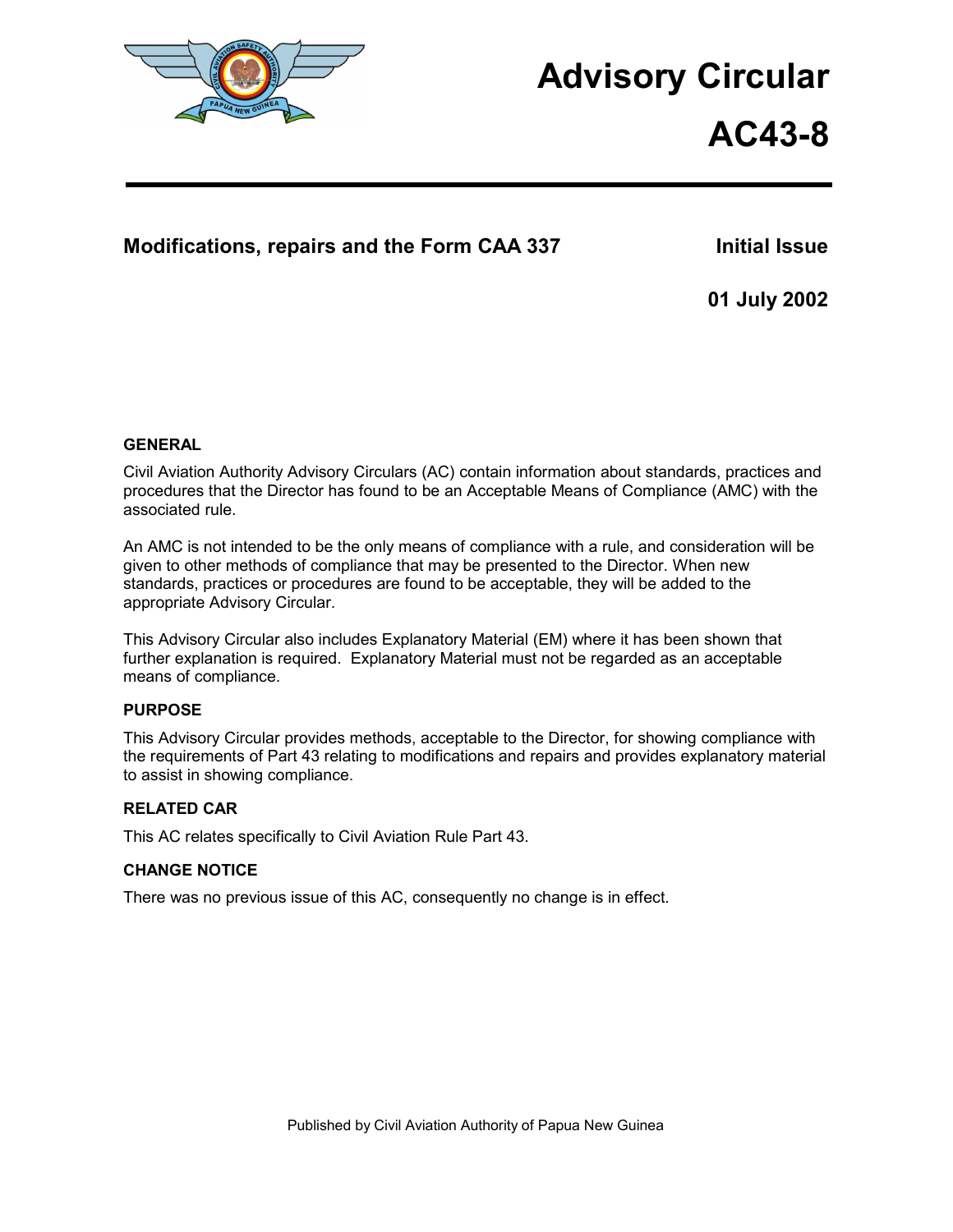# **Table of Contents**

| Introduction                                                                   | 2   |
|--------------------------------------------------------------------------------|-----|
| General                                                                        | 3   |
|                                                                                |     |
| Definitions                                                                    |     |
|                                                                                |     |
|                                                                                |     |
|                                                                                |     |
|                                                                                |     |
|                                                                                |     |
| <b>Section B-Technical Data</b>                                                | 10  |
| General                                                                        |     |
|                                                                                |     |
|                                                                                |     |
|                                                                                |     |
|                                                                                |     |
|                                                                                |     |
|                                                                                |     |
|                                                                                |     |
|                                                                                |     |
| <b>Major modifications</b>                                                     | 17  |
|                                                                                |     |
|                                                                                |     |
|                                                                                |     |
|                                                                                |     |
|                                                                                |     |
|                                                                                |     |
|                                                                                |     |
| The CAA 337 - Instructions for use                                             | 21  |
| General                                                                        | .21 |
| Process                                                                        |     |
|                                                                                |     |
| Appendix A - Modifications requiring specific engineering design assistance 24 |     |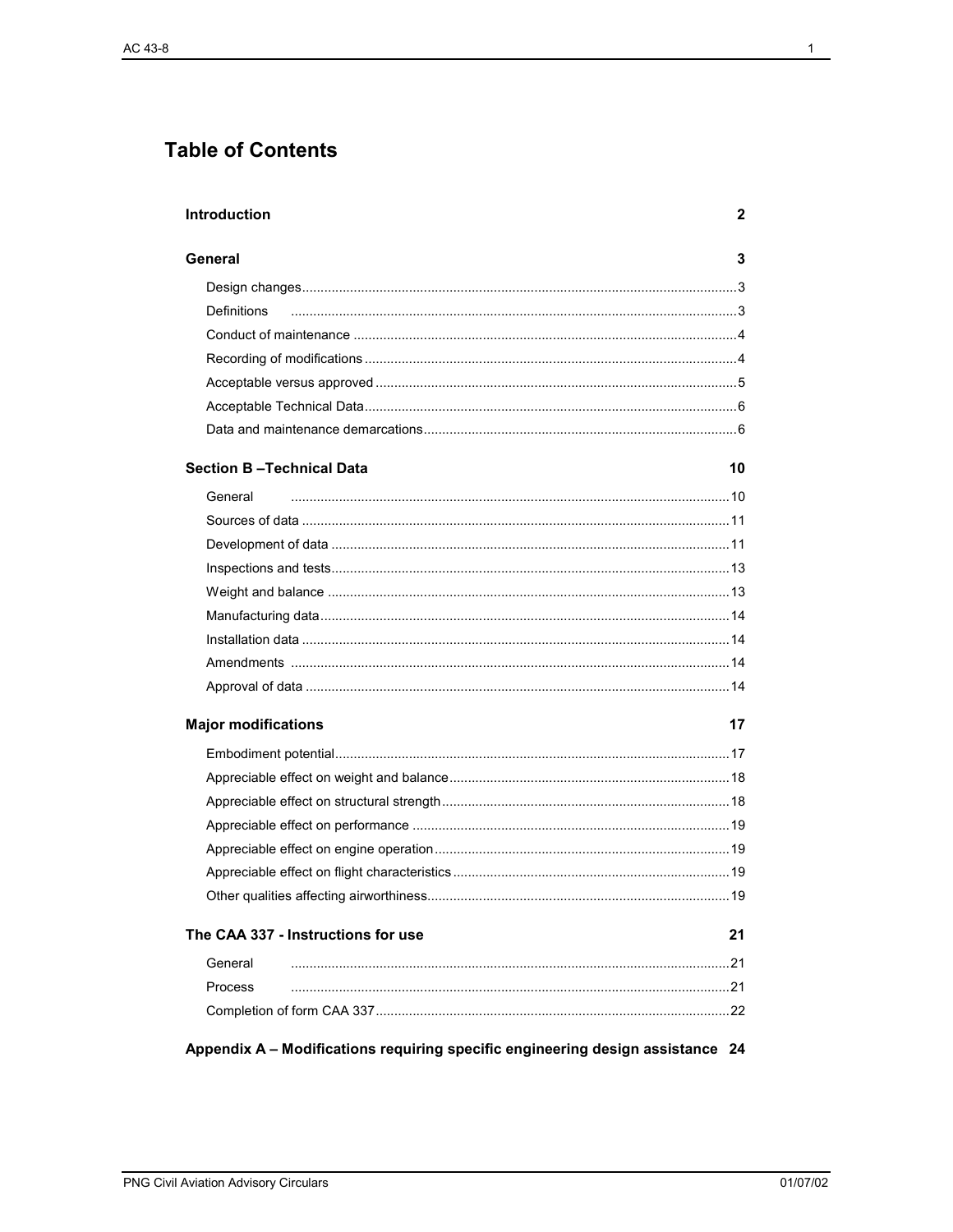# **Introduction**

Anyone who has ventured very far in modifying or changing an aircraft, or any type certificated product, has been confronted with rules, procedures, and terminology that may have been confusing. What is an aircraft modification? How do you determine if a modification is major? What is approved and acceptable data? Who is responsible for determining if a modification is major or if the data is approved? What kind of modification requires a form CAA 337? Who can complete a form CAA 337? What is the correct procedure for obtaining the various modification approvals? What are the differences between one-aircraft-only approval and an approval for duplication by the original modifier?

There are two reasons for the confusion—

- The innumerable variety of modifications that may be performed on a wide variety of aircraft that range from the very simple to the most complex design
- The wide range of training, experience, ingenuity, technical expertise, and competence of the licensed aircraft maintenance engineers, the holders of inspection authorisations, and the design engineers who are involved in design, approval, performance, and certification for return to service of major modifications.

Before World War II, there were relatively few aircraft and correspondingly few modifications. After the war, many military surplus aircraft were bought by the aviation industry and converted or modified for use in civil aviation. In the 1950's civil aircraft became more complex and more sophisticated equipment became available for them, increasing the number of modifications to adapt older aircraft to the newer equipment. As the age of the aircraft fleet increases, the number of modifications and, in particular, repairs increases to assure the continuing airworthiness of the older aircraft

The modification procedure reflected in the new rules has been taken from the Federal Aviation Administration system and adapted for use in Papua New Guinea. In summary—

- The data is assessed to determine if it is acceptable technical data or if the data requires approval
- If the data requires approval, the descriptive and substantiating data is submitted to the CAA or to a Part 146 Aircraft Design Organisation for approval
- The organisation may approve the data, advise whether the modification is major or not, or recommend that a supplemental type certificate be raised if that is more appropriate for the proposal
- The person embodying the modification must determine if the modification is major, and if so require the holder of an inspection authorisation or an appropriately authorised person to certify the conformity of the modification to the applicable technical data
- The embodiment of the modification is recorded in the maintenance records. The form CAA 337 is included in the maintenance records and a copy forwarded to the CAA.

This process requires a significant amount of judgement. The licensed aircraft maintenance engineer is required to use experience, training, and familiarity with the tasks to determine when external assistance is required. The holders of inspection authorisations and Part 146 organisations are points of contact to assist the licensed engineer in making these determinations.

This advisory circular provides further guidance in the interpretation of modifications, the requirements to be met before incorporating a modification, and the use of the form CAA 337.

#### *Note:*

All the information contained in this AC is explanatory material therefore all items may be regarded as tagged **EM**.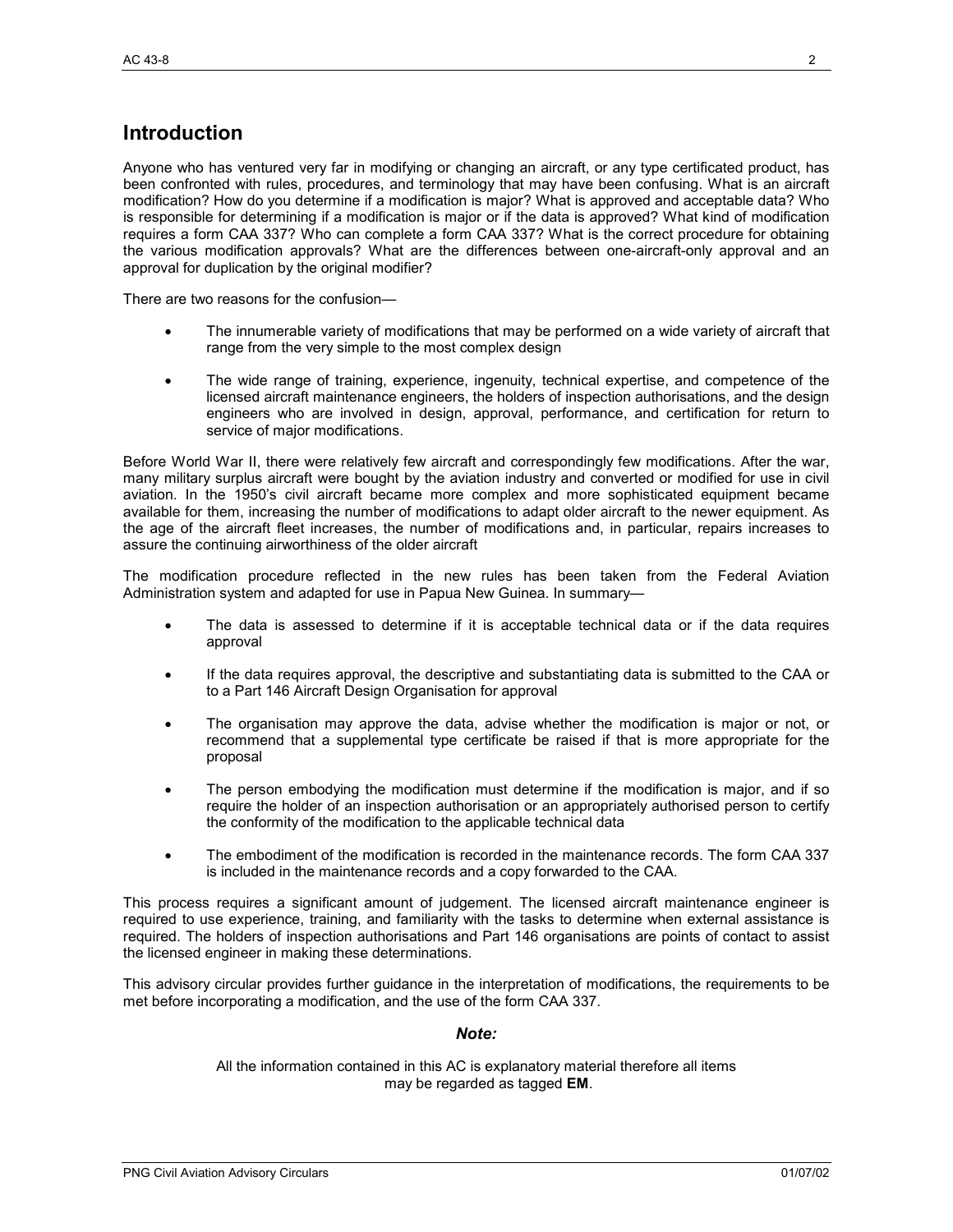# **General**

# **Design changes**

Most aircraft have been modified or repaired during their life. These modifications and repairs, or design changes, result from improved equipment, increased safety requirements, and increased or different aircraft utilisation.

Part 43 recognises the need for design changes to aircraft and equipment and provides the regulatory requirements that must be met. Where Part 43 provides for this practical application of design changes, Part 21 provides the certification basis and procedures that ensure the configurations of products are approved.

Aircraft and other type certificated products can be changed in a number of ways:

- (a) **Changes to the type certificate** These changes are proposed by the type certificate holder if the design change is significant enough to justify an amended type certificate. Part 21, Subpart C provides the requirements for type acceptance certificate amendments, which in turn are derived from changes to a type certificate, including new power limitations, new speed limitations, new configurations, and new principles of operation.
- (b) **Supplemental type certificates** For design changes that are not significant enough to require a change to the type certificate a supplemental type certificate may be required. Supplemental type certificates can be proposed by anyone and would normally include those proposals that are unusual in nature, require special installation conditions, or form a kit to be sold for incorporation into a type certificated product. Part 21, Subpart K provides the requirements for these changes.
- (c) **Repairs** Repairs are normally required to rectify an individual problem and retain the airworthiness of the product. Part 21, Subpart G states that repairs are to be treated the same as modifications for the approval and embodiment requirements of Parts 21 and 43.
- (d) **Modifications** Modifications are design changes that are not changes to type certificates nor supplemental type certificates. Like repairs, modifications are normally individual changes, although under specific conditions a series of aircraft may be modified in accordance with one modification package.

The last type of design change, the modification, is probably the most common and this advisory circular provides guidance on—

- the process of applying for the approval of a modification by the approval of the associated technical data; and
- determining if a modification is major or not; and
- completing the form CAA 337.

# **Definitions**

For the purpose of this Advisory Circular the following definitions apply:

IA means the holder of a inspection authorisation:

LAME means a licensed aircraft maintenance engineer:

Maintenance, in relation to an aircraft or aircraft component, means all work and inspections performed to ensure the continued airworthiness of the aircraft or aircraft component, and all modifications:

Major modification means a modification that, where potentially, incorrect embodiment could affect the safety of an aircraft or its occupants through one or more of the following incidents occurring—

structural collapse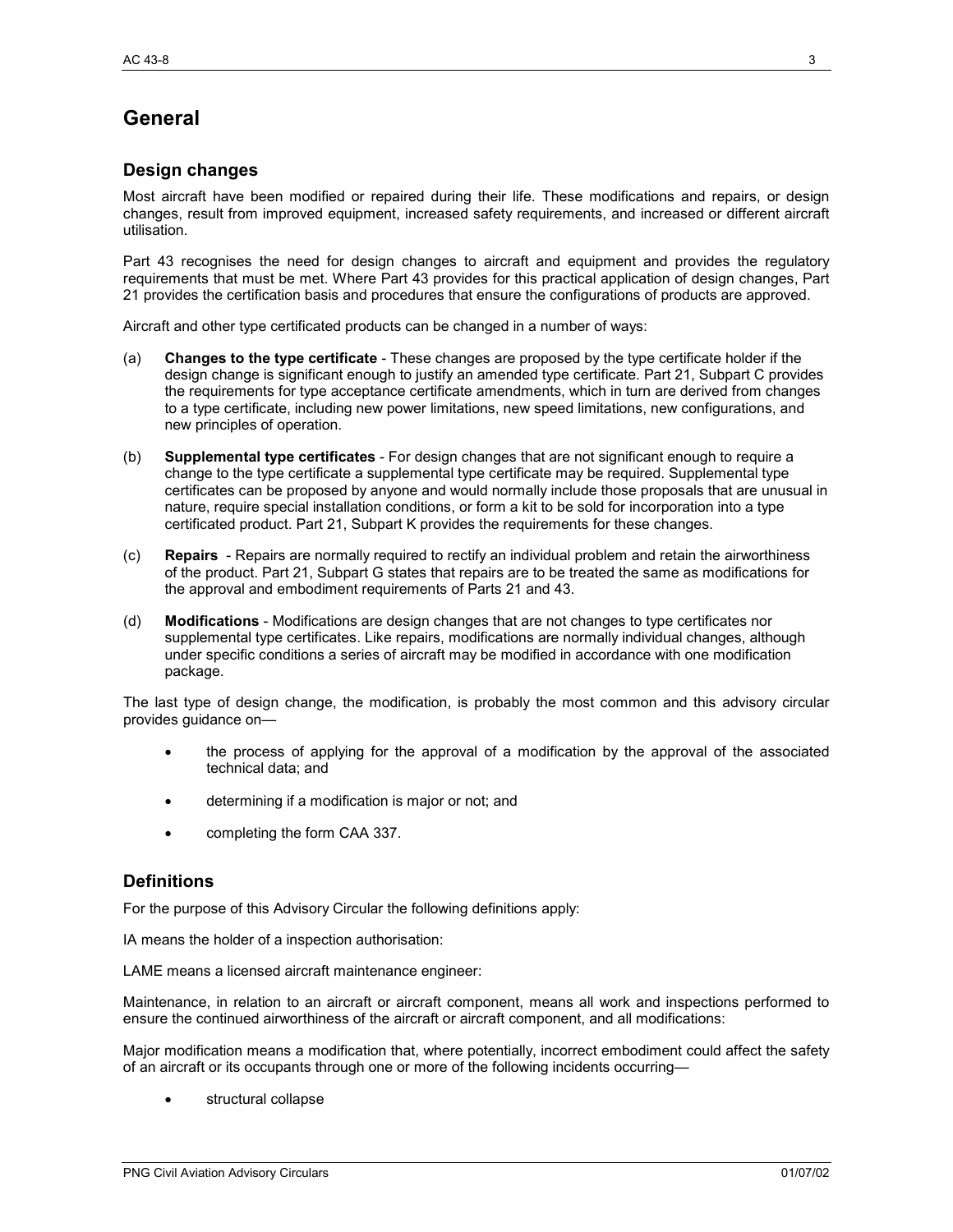- loss of control
- failure of motive power
- unintentional operation of, or inability to operate, any systems or equipment essential to the safety or operational function of the aircraft
- incapacitating injury to any occupant
- unacceptable unserviceability or maintainability:

Major repair means a repair where potentially, incorrect embodiment could affect the safety of an aircraft or its occupants through one or more of the following incidents occurring —

- structural collapse
- loss of control
- failure of motive power
- unintentional operation of, or inability to operate, any systems or equipment essential to the safety or operational function of the aircraft
- incapacitating injury to any occupant
- unacceptable unserviceability or maintainability:

Technical data are drawings, instructions, or other data required to be used for product certification, approvals, and authorisations under Part 21 or for the maintenance, modification, and repair of products, their components, and appliances under Part 43.

# **Conduct of maintenance**

Part 91 requires that an aircraft be maintained in an airworthy condition. An airworthy condition is the condition of an aircraft, including its components, fuel, and other materials and substances essential to the manufacture and operation of the aircraft, that ensures compliance with all the requirements prescribed by the Civil Aviation Rules relating to design, manufacture, maintenance, modification, repair, and safety.

In regard to maintenance, this is achieved by complying with the requirements of Part 43 including the embodiment of any modifications.

Rule 43.53 requires that acceptable methods, techniques, and practices be used in the conduct of maintenance and that an aircraft be returned to its original or properly modified condition. These requirements are all encompassing and many aspects of maintenance are based upon them. In relation to these requirements, modifications must be embodied so that the applicable airworthiness requirements are met and embodiment is in accordance with acceptable or approved data. The data must be—

- appropriate for the product, component, or appliance
- directly applicable to the work being carried out
- not conflict with other data provided by the manufacturer of the product or assembly on which the modification is to embodied.

# **Recording of modifications**

Rule 43.69 requires details of the maintenance to be entered into the appropriate maintenance records.

A description of the work performed should be sufficient in detail to permit a person unfamiliar with the work to understand what was done and the methods and procedures used. In the case of modifications the detail in the technical data package can be fairly extensive and a suitable reference to the modification package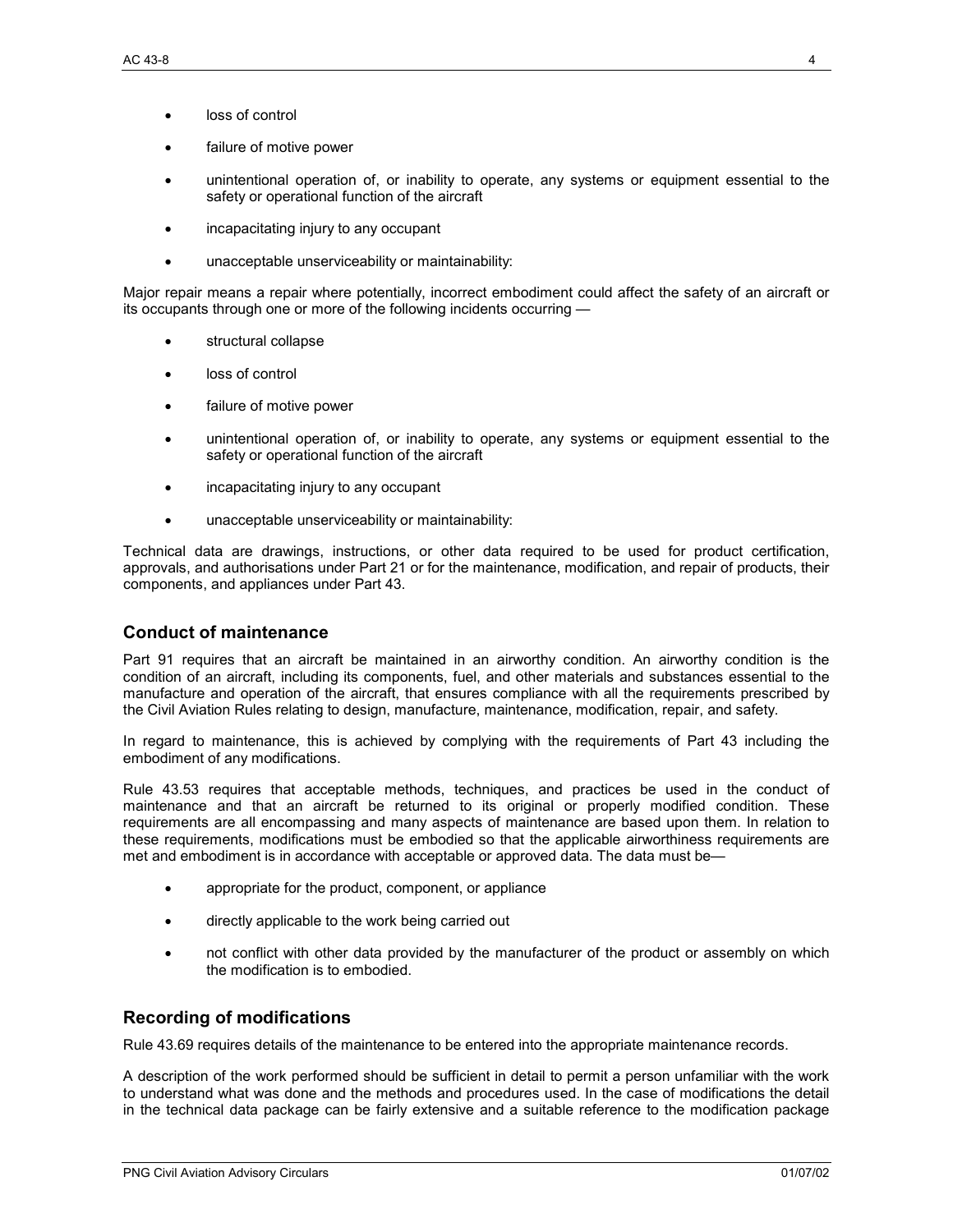would be considered acceptable. This entry should briefly describe the modification and the affected items as well as indicating the modification approval reference.

There are two occasions when the form CAA 337 is required. Part 21 requires the use of the form CAA 337 for the approval of technical data. Part 43 requires the use of the form CAA 337 to record the check of a major modification for conformity with the technical data.

In both cases, to ensure the supporting information is available, the CAA 337 used must be included in the maintenance records. The CAA 337 provides detail to maintenance persons and the IA when assessing the continuing airworthiness of the airframe, engines, propellers, rotors, and other equipment.

#### **Acceptable versus approved**

The terms acceptable and approved are used in the Civil Aviation Rules and advisory circulars. The interpretation of these terms has been the topic of many discussions.

To have something approved and to have something accepted both require the presentation of that item to the Director. The obvious difference is that the Civil Aviation Rules have defined approved to mean approved in writing by the Director (unless used with reference to another person).

In general—

- Acceptable is used when the CAA does not require constant oversight of the data
- Approved is used when data is required to be specifically controlled by the CAA.

Part 21 Appendix C lists acceptable technical data. This list includes data that has been approved by overseas authorities and is considered acceptable for use in Papua New Guinea. The list also includes that data approved by the Director. This means that data which once approved for a particular application can be regarded as acceptable for further applications without further referral to the CAA provided the same circumstances apply.

Considering data acceptable does not necessarily approve that data for use in a particular application. Acceptable data may not be relevant to the particular aircraft or equipment or type of operation. Part 21 places conditions on the use of acceptable data that include—

- the data must be appropriate to the product, component, or appliance, and directly applicable to the work being carried out
- for a foreign supplemental type certificate or supplemental type approval, the data must—
	- not introduce a complete new flight manual
	- not re-designated the aircraft type
	- reference a particular type certificate accepted by the Director
- the data provided by the manufacturer of a component must not conflict with data provided by the manufacturer of the product or assembly of which the component is to form a part

#### In summary—

*Acceptable technical data may require a specific approval for use in a particular modification*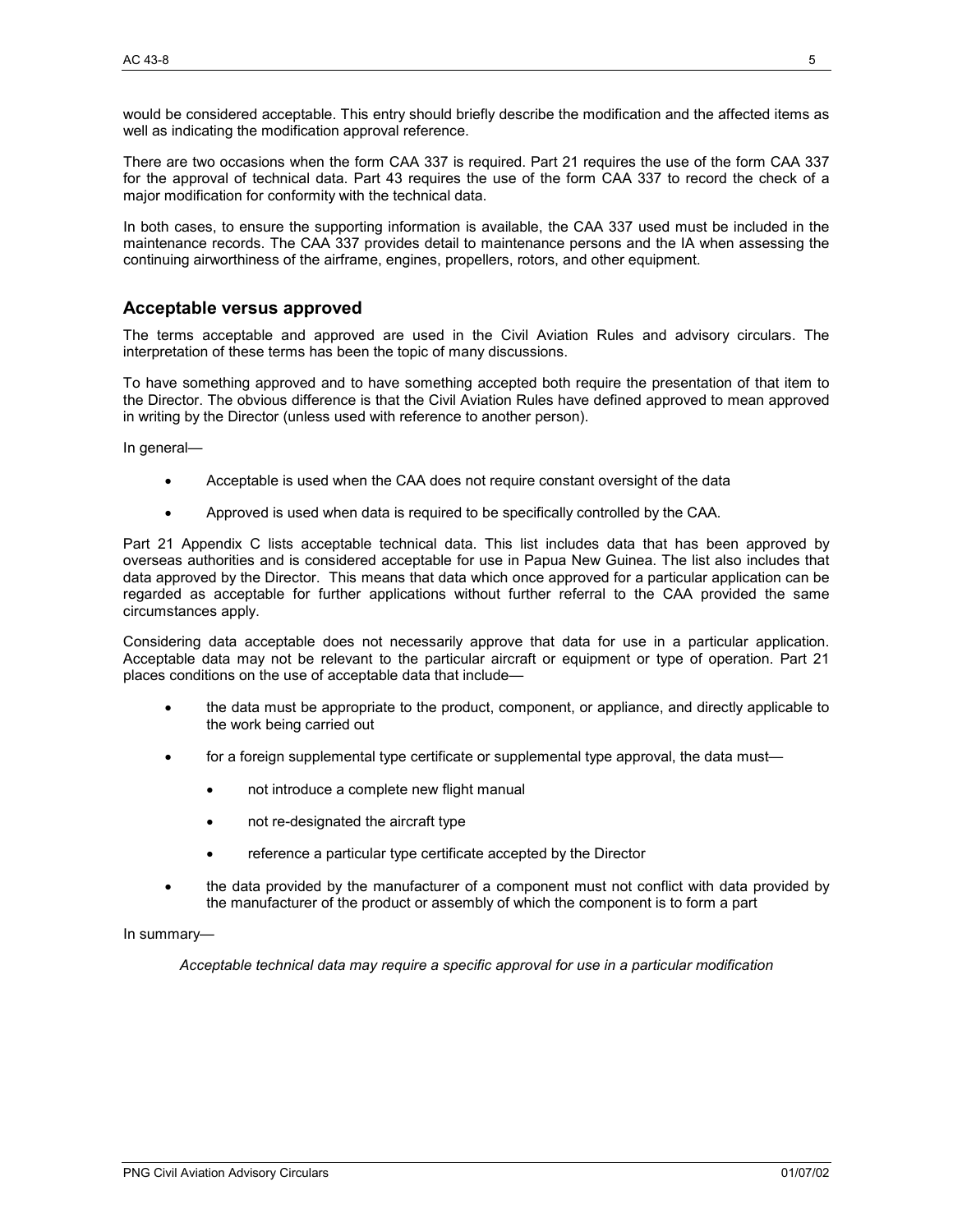# **Acceptable Technical Data**

Subject to the conditions on the use of technical data, the following are acceptable technical data—

- Foreign type certificate data sheets used for the issue of a type acceptance certificate
- Type design data for type certificated products
- Design change data that support a design change approved by the means specified in 21.85
- Data approved by the Director under 21.95
- Data provided by the CAA in an advisory circular
- Airworthiness directives that give specific instructions for modification or repair
- Supplemental type certificates issued by the—
	- United States of America Federal Aviation Adminstration
	- Australian Civil Aviation Safety Authority
	- Transport Canada
- Supplemental type approvals issued by Transport Canada
- Aeronautical specifications
- Data giving specific instructions for modification or repair contained in a maintenance manual, repair manual, overhaul manual, continuing airworthiness document, service bulletin, or an equivalent provided by the manufacturer of the product for which it is to be used and which is listed in the type certificate or by reference in the type acceptance certificate
- AC43.13-1B and AC43.13-2A, issued by the United States of America Federal Aviation Administration
- Data included in, and specific to the category of, an airworthiness certificate

#### **Data and maintenance demarcations**

What part do the terms approved and major play in the modification process? The terms have distinct, separate applications in the modification process and should not be confused.

The following Sections will expand on the respective terms but in summary—

- Approved is used in reference to a modification's technical data
- Major is used to describe the extent of a modification and its likely consequences if embodied.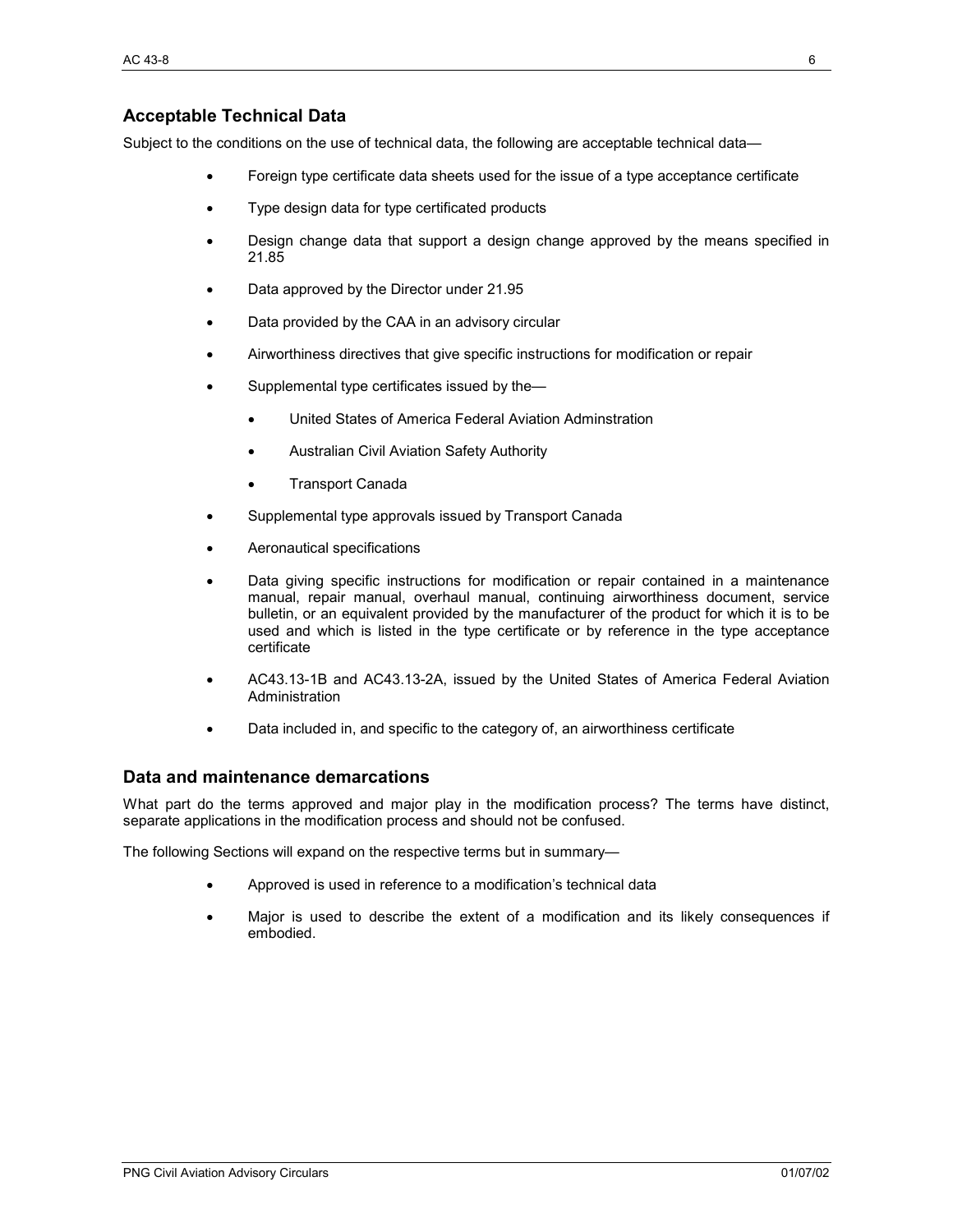

**Figure 1. Modification process** 

#### *Approved*

Referring to Figure 1, the process originates with an idea or requirement for a modification. To proceed with embodiment of the modification acceptable or approved technical data must be available. Approval of data is required if—

- the data is not already considered acceptable, and has not already been approved; or
- acceptable data is not applicable to the work being carried out.

The approval of data is a function of the Director but authorised engineering representatives (AERs) with an appropriate authorisation under Part 183 can provide this function. Data must be approved before continuing on the process.

#### *Major*

The application of acceptable or approved data must then be assessed for the possible result of a failure. The embodiment of the modification must be assessed against the consequences included in the definition of major modification. Possible consequences are—

- structural collapse
- loss of control
- failure of motive power
- unintentional operation of, or inability to operate, any systems or equipment essential to the safety or operational function of the aircraft
- incapacitating injury to any occupant
- unacceptable unserviceability or maintainability

The assessment is made using the experience and judgement of the maintenance person involved. Consideration should be given to the type of modification, the difficulty of application, the likelihood of an error being introduced, and other safety implications. Once a determination has been made, the IA may have to be consulted and used to certify conformity of the major modification to the appropriate data.

#### *Summary*

Clearly, each term describes a different aspect of the modification process. There are, therefore, four possibilities for modifications—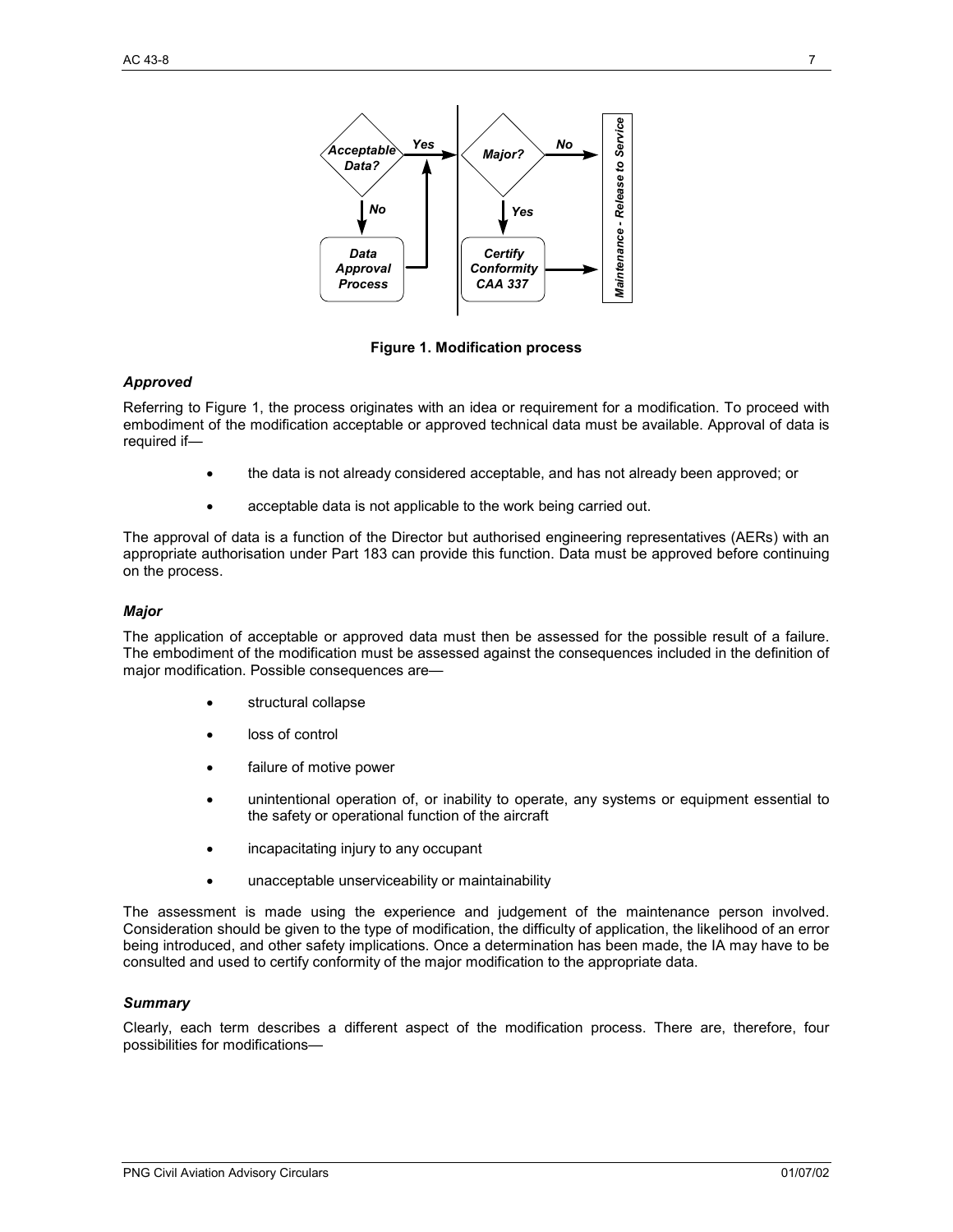

**Figure 2. Acceptable data, non-major modification** 

Acceptable data, non-major modification. In this case the task can be carried out without further reference to the modification process, requirements or the CAA.



**Figure 3. Acceptable data, major modification** 

**Acceptable data, major modification.** This requires no approval actions but does require the IA to certify conformity after embodiment on the form CAA 337.



**Figure 4. Unapproved data, non-major modification** 

**Unapproved data, non-major modification.** Whilst the actual embodiment can be achieved as normal maintenance the data must be approved first using a form CAA 337.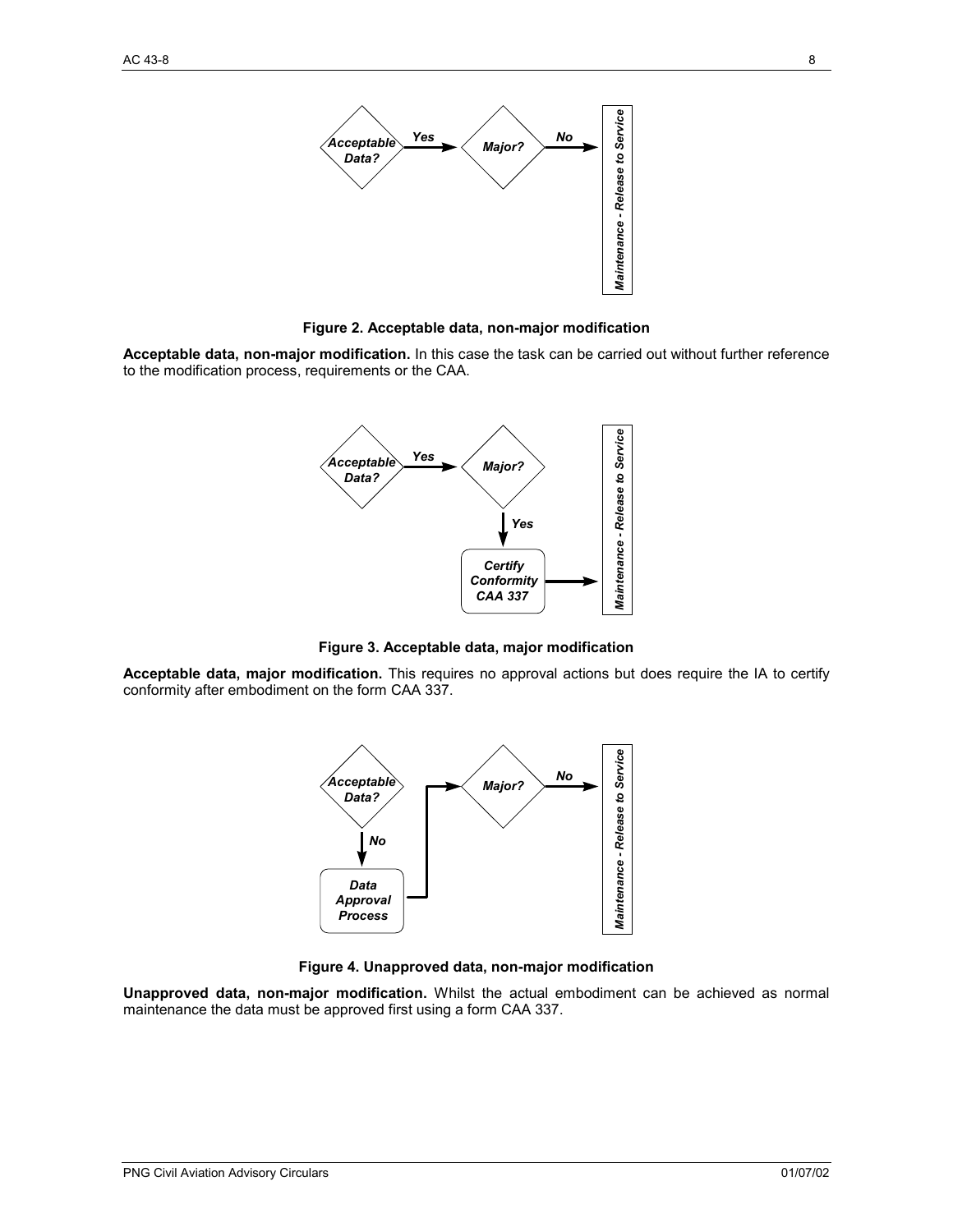

**Figure 5. Unapproved data, major modification** 

**Unapproved data, major modification.** This is the most common case for a completely new idea and requires not only the approval of the data using a form CAA 337, but the certification by an IA upon embodiment on the 337.

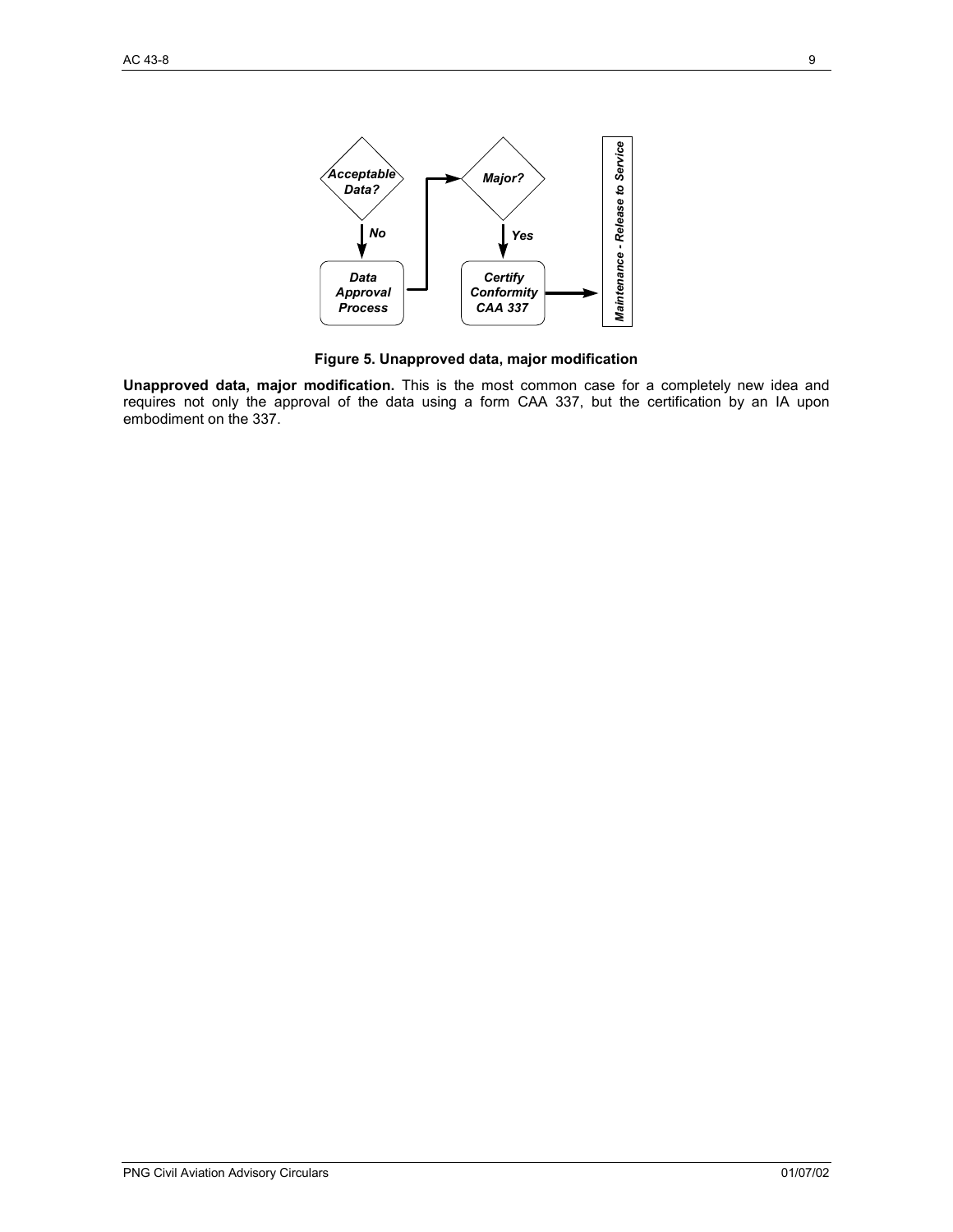# **Technical Data**

# **General**

In developing a modification, technical data must be found or generated. This data describes and substantiates the design and provides the details for the embodiment of the modification.

Modification data may be developed by any person. The data itself need not be complicated or involved and straightforward descriptions of modifications are very effective. In the more complicated cases a design organisation should be contracted to source, develop, and approve the technical data based upon the customer's requirements. Appendix A to this advisory circular provides examples of modifications that generally require specific engineering design assistance.

The technical data must be assessed against the applicable airworthiness design standards. Part 21 requires compliance with these standards, and other airworthiness requirements, to be indicated by a statement of compliance issued by a design organisation.

Figure 6 shows the data approval process and indicates three possible options for the approval of a design—

- development of the modification by a certificated design organisation, a statement of compliance issued by a design organisation, and subsequent design approval by that organisation
- development of the modification by the originator, a statement of compliance issued by a certificated design organisation, and subsequent design approval by that organisation
- development of the modification by the originator and a statement of compliance issued during the design approval by the CAA

**Note** 

The CAA does not employ professional engineers and thus has limited capability to issue statements of compliance - generally such statements will be issued for simple modifications.



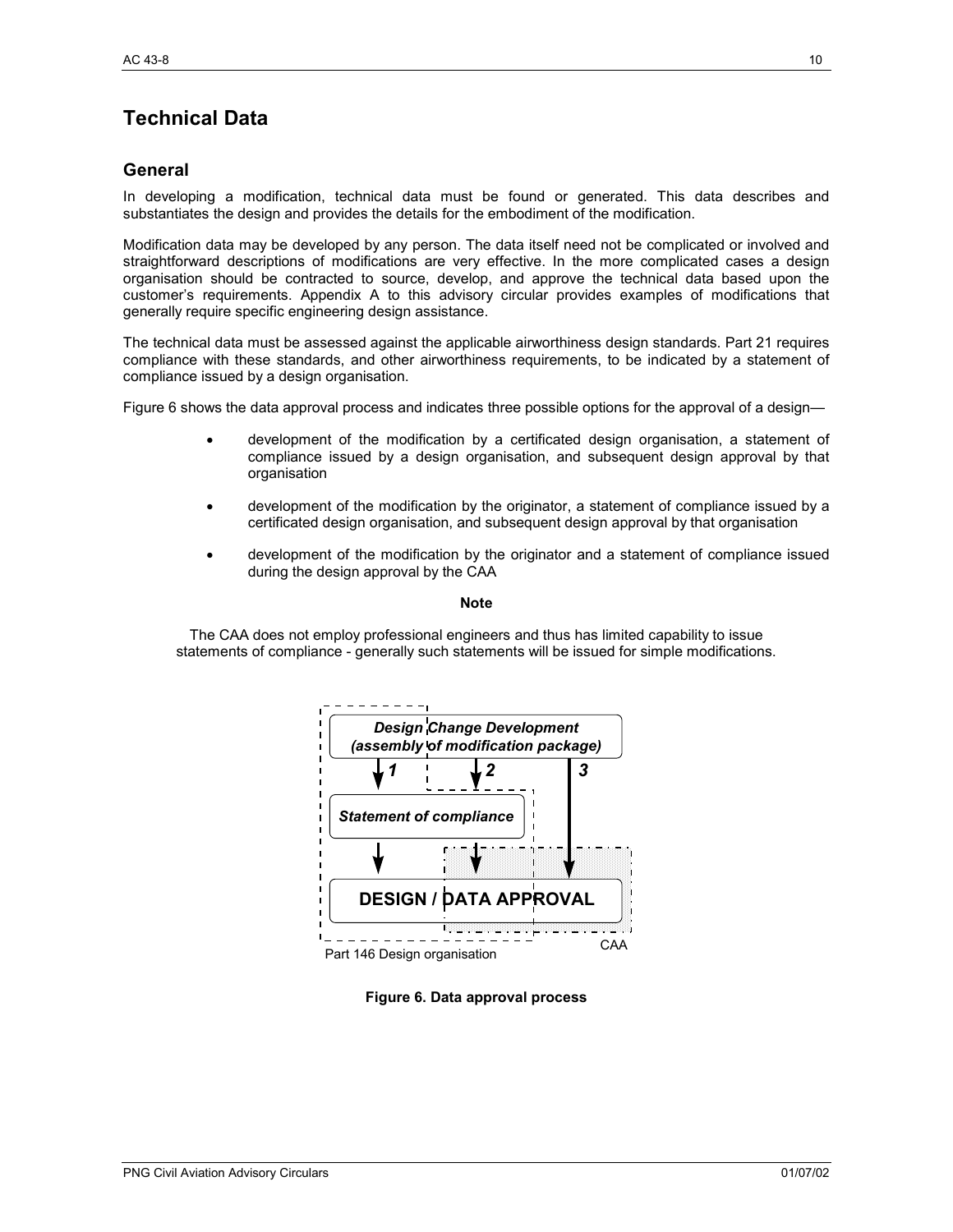# **Sources of data**

Information for a modification may be sourced from a number of places. The information may be acceptable itself but require additional substantiation when used in the application proposed. Information sources include—

- a concept from the modifier
- a previously approved modification
- supplemental type certificate data
- type certificate data sheets
- manufacturer's service documents
- airworthiness directives
- airworthiness design standards
- aeronautical specifications
- commercial specifications for non-critical areas
- materials handbooks such as Mil-HDBK-5, Mil-HDBK-17, Mil-HDBK-23, ANC-18, and AvP 970
- Engineering Science Data Unit (ESDU) data sheets
- standard engineering text books and recognised company research materials

# **Development of data**

As the modification is developed the assembled technical data forms the modification package. This package includes descriptive data, substantiating data, and other data to support the embodiment of the modification. The sections of the package should be clearly identified with references to the applicable airworthiness requirements evident. The package should be included with the CAA 337 and submitted to the CAA or Part 146 organisation for assessment and approval.

In developing the data the following aspects should be considered and features included to minimise any potential problems—

**Structural requirements.** If the structure is reduced, added to, or otherwise changed will its integrity be impaired?

**Hazards to the aircraft or its occupants.** Is the equipment added, or any associated supporting features, likely to create a danger to the safety of the occupants or the aircraft itself?

**Operating aspects.** Does the modification fulfil the operating requirement intended and has the integration of any equipment or kits been tested to ensure there are no adverse affects?

**Detail design standards.** Have the particular airworthiness design standards been met, such as flammability, vibration, noise, and evacuation provisions?

*Where the current Papua New Guinea requirement exceeds the original airworthiness design standard the current Papua New Guinea requirement takes precedent*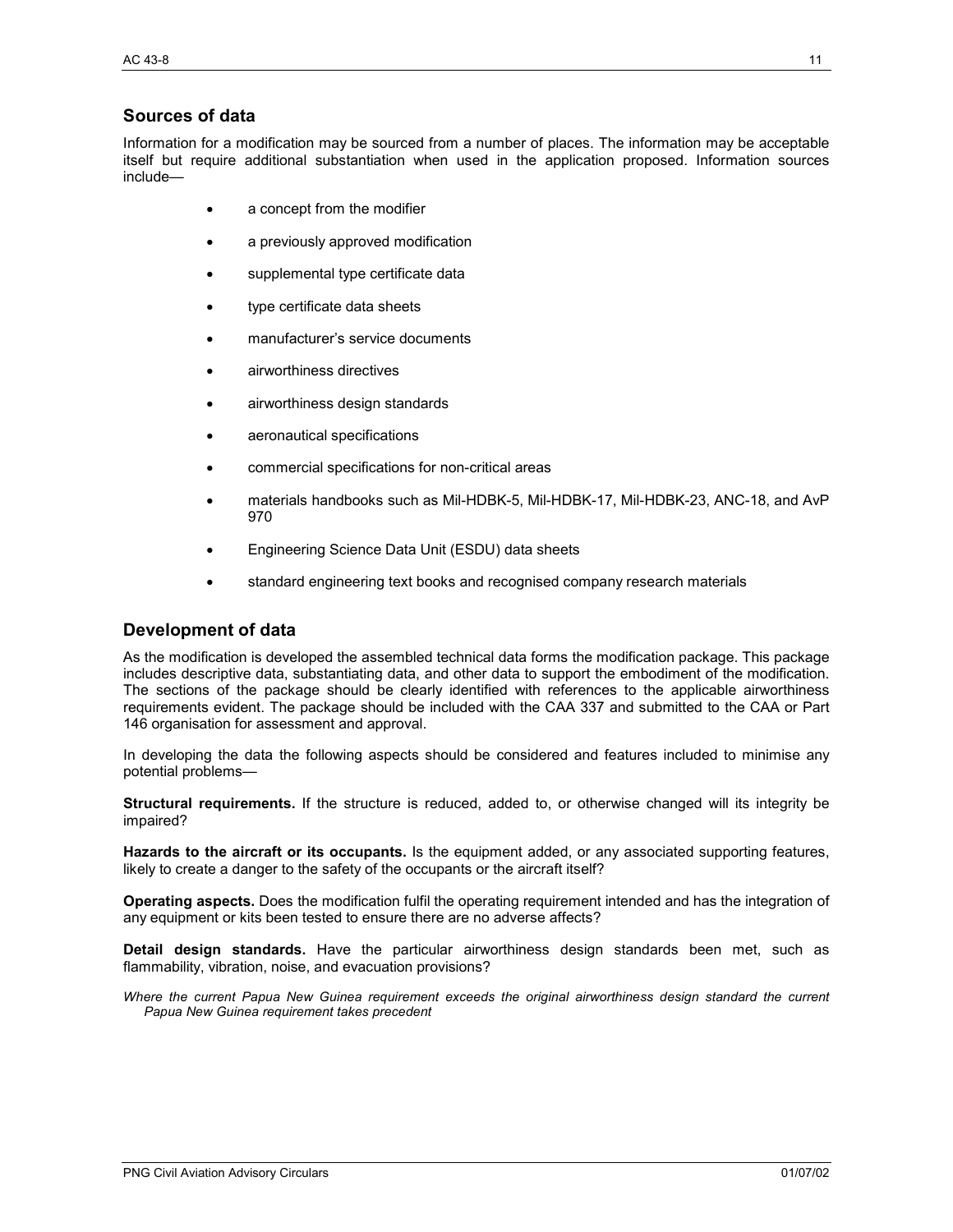#### *Descriptive data*

Descriptive data is required to be sufficient for the manufacture of parts and the embodiment of the modification. If the modification is limited to a single installation a reduction in descriptive data may be acceptable. Descriptive data should include, where applicable—

- the use and application of the design
- the purpose of the design
- maintenance, operating, and performance data including any limitations for the use of the design
- installation properties including any factors that affect the interaction of the design with other equipment
- references to standards and specifications used during the development of the design
- drawings, diagrams, and other physical descriptions of the design, including—
- special processes and their required outcomes, including
	- heat treatments
	- surface finishes
	- weld quality
- all dimensions including undercuts, fillet radii, fits and tolerances
- wiring diagrams
- an equipment list that details the parts, including those sourced complete from other places, that make up the completed item by part number, location, and method of attachment
- a summary of particular manufacturing considerations, including
	- pressures
	- temperatures
	- environments
- a reference to the applicable airworthiness requirements
- a list that details the substantiating data for ease of reference

#### *Substantiating data*

Substantiating data should include, where applicable—

- load analyses
- failure analyses
- the requirement and suitability of any special processes chosen
- installation considerations
- methodology and results of tests as to the interaction and compatibility between existing units and the new items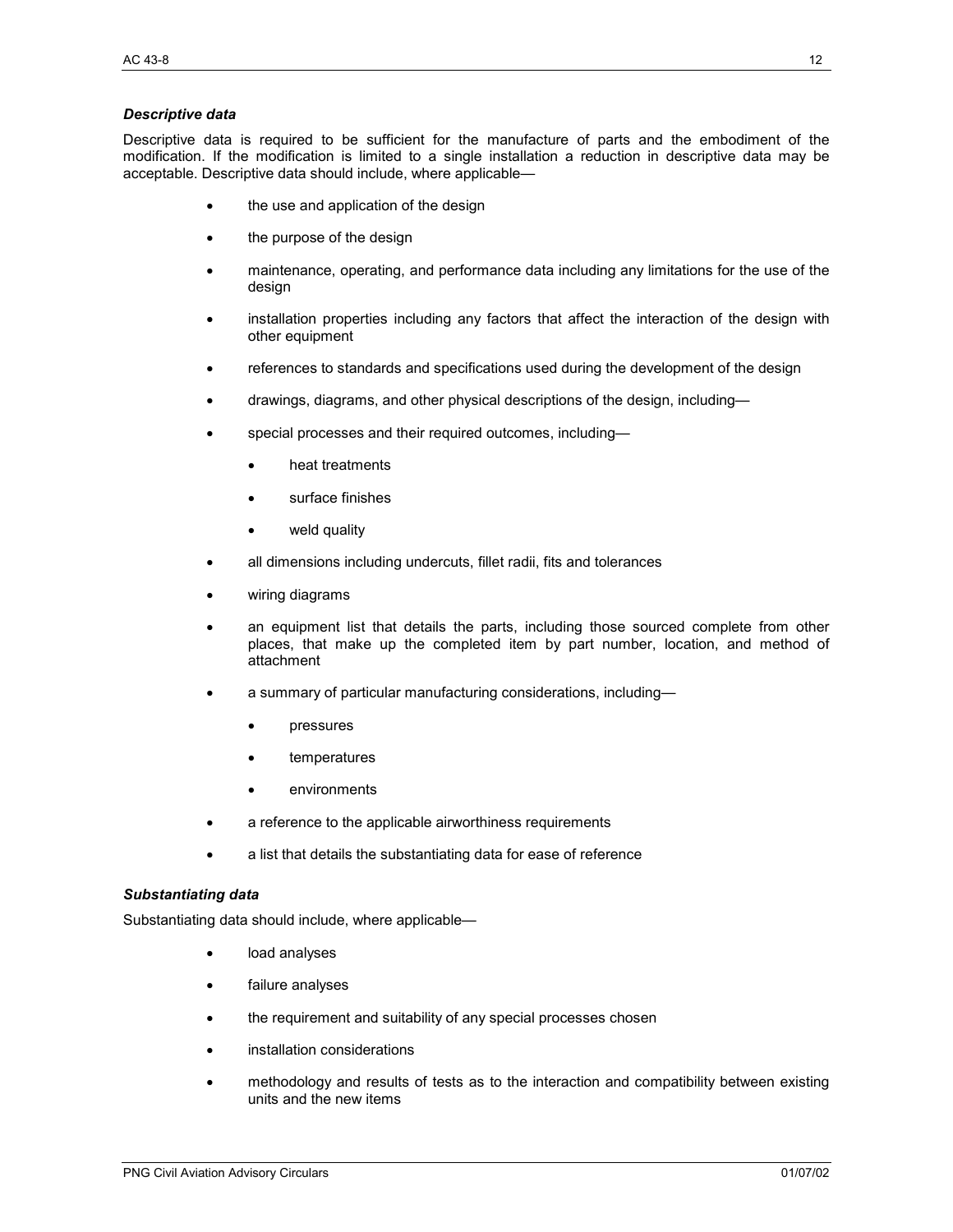- for an avionics design
	- an electrical load analysis
	- a failure analysis ensuring that essential equipment are sufficiently independent to prevent complete system failure
	- the layout and ergonomics of applicable units, in particular instruments
- performance confirmation
- testing and inspection results
- crashworthiness assessments

#### *Other data*

Other data in the modification package should include, where applicable—

- weight and balance
- manufacturing data
- installation data
- maintenance data
- any required document amendments including flight manuals, normal procedures, and emergency procedures

#### **Inspections and tests**

Part 43 requires that the aircraft be returned to its original or properly modified condition. To ensure that the modification embodied performs correctly, inspections and tests are required. These inspections and tests should be detailed in the data and should include procedures for the confirmation that—

- the modified item complies with the applicable airworthiness requirements
- the materials used conform to the applicable specifications
- all components of the modification conform to the drawings in the applicable design

#### **Weight and balance**

Unless the design change results in a negligible weight change then weights and moment arms should be calculated in the description of the change. Alternatively a complete reweigh could be requested of the aircraft after embodiment of the modification.

What is considered negligible varies dependent on the aircraft size and type. The following are considered acceptable guidelines for weight and balance changes—

For aircraft less than or equal to 5700 kg MCTOW—

- a cumulative weight change of up to 1% is considered negligible
- a moment arm change of less than 1% is considered negligible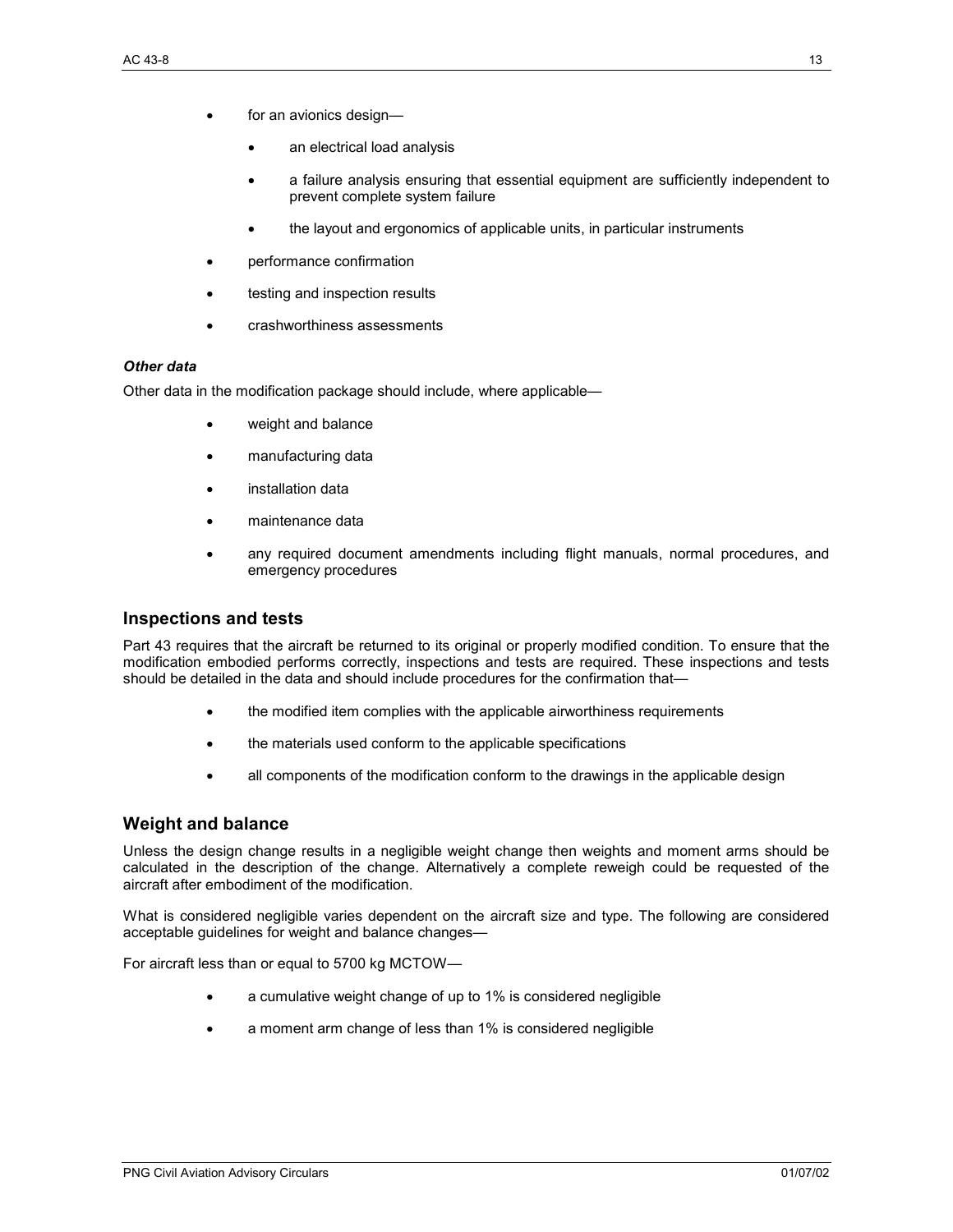For aircraft greater than 5700 Kg MCTOW—

- a cumulative weight change of up to  $1/2$ % is considered negligible
- a moment arm change of less than  $1/2$ % is considered negligible

#### **Manufacturing data**

The manufacturing details should ensure that the equipment can be produced within the design limits. Considerations should include the application of special processes, particular pressures, temperatures, and environments, and the repeatability of production standards if appropriate.

Manufacturing data for designs that are subsequently sold for incorporation should consider the different environments in which production may be conducted. In many cases the production experienced during a prototype phase will not be achievable subsequently, from either the airworthiness or economic standpoints.

#### **Installation data**

For designs that progress to embodiment there should be some installation data provided. In many cases this is provided in a booklet to assist the person carrying out the work. Although a booklet is not required in all cases, design packages should include considerations for maintenance actions pre- and post- installation, performance testing when installed, and subsequent operation instructions.

#### **Amendments**

Amendments to documents and manuals is an important aspect of a complete design package. Maintenance manuals, illustrated parts catalogues, and flight manuals are documents that may require amendment as a result of a modification being incorporated.

In many cases the manuals will not be controlled by the design organisation and to amend the document would require approval of the issuing organisation. A design package may provide supplements to these types of manuals that would subsequently be provided to the purchaser of the design or equipment manufactured to that design. In many cases, if the design is significant enough to require substantial changes to manuals some liaison with the originator of the manual would be expected.

Flight manual supplements can be approved as part of the modification.

#### **Approval of data**

#### *Proprietary information*

After developing the data and constructing a modification package, what happens to the information? To what extent is the data available after it is approved?

The actual approval of a modification is publicly available information. The ownership of a modification is therefore based upon the technical data defining the modification. The developer of a design, the originator, is generally considered to be the owner of the technical data defining the modification.

The actions up to and including the statement of compliance can be taken as being commercially sensitive and owned by the originator.

The approval however, even if carried out in the design organisation, becomes publicly available information. This means that any pages containing the approving signature become public information. This can be extended to the form CAA 337 as the form contains approval information. If someone wishes to make the same change on another aircraft a separate form CAA 337 is required.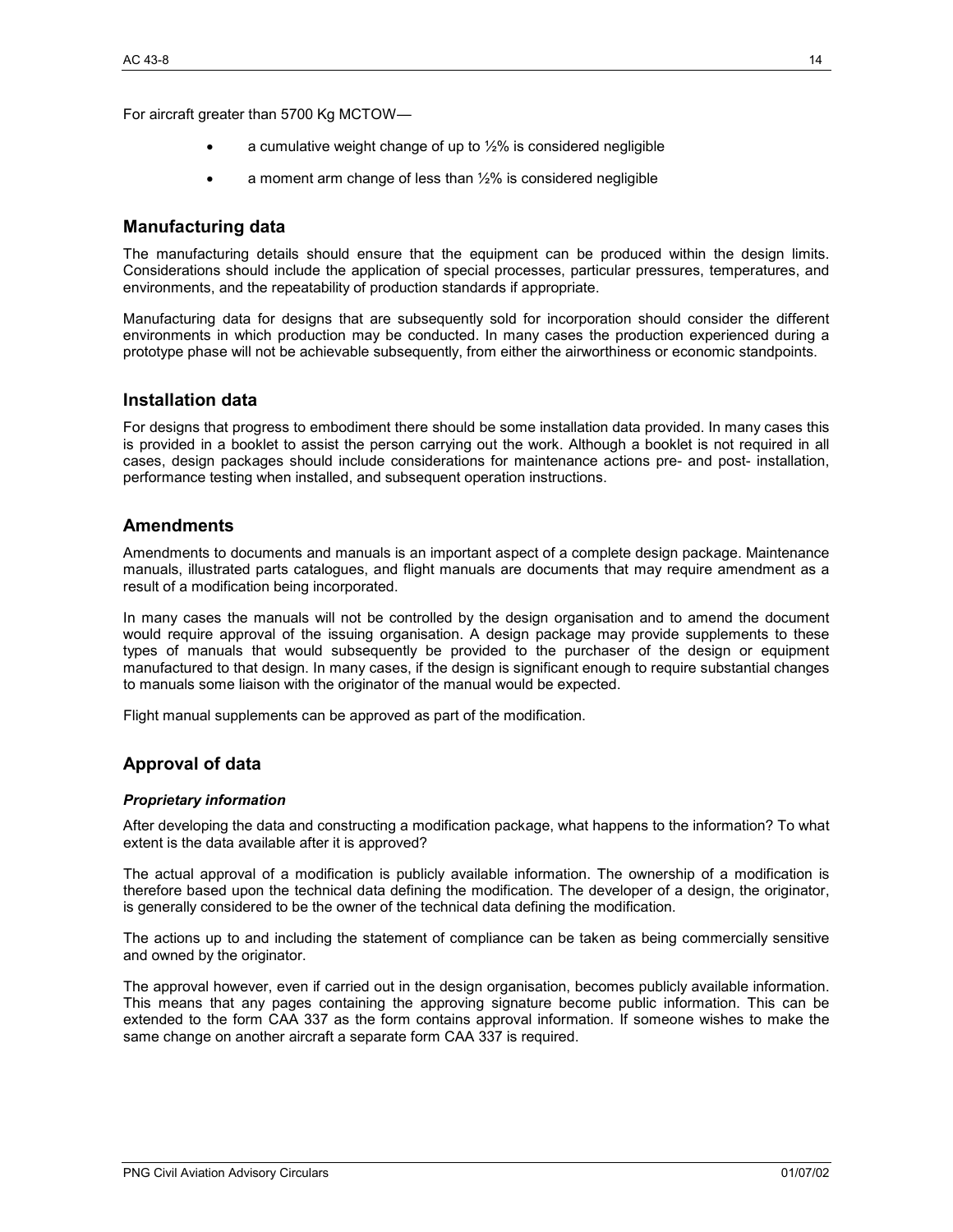Figure 7 shows the relationship between proprietary information and public information.



#### **Figure 7. Proprietary information**

Persons submitting technical data on the form CAA 337 should ensure that information they consider to be commercially sensitive is attached to, rather than entered on, the form CAA 337.

The CAA will not question the source or the method by which the originator obtained the technical data. The CAA assumes that any technical data or modification package provided has been developed by, or for, the originator.

In any application to the CAA for modification approval, the technical data is treated as commercial information and only the approval itself is generally available.

#### *Data approval*





Rule 21.85 states that the approval of a modification is by the approval of the technical data. This reinforces the fact that the technical data itself is approved, not the incorporation of that modification. The incorporation of the modification relies on acceptable techniques, methods, and practices in accordance with Part 43.

In most cases approvals will be one aircraft only, although if the data presented with the form CAA 337 is in sufficient detail, and the inspections and tests necessary to substantiate compliance with the applicable airworthiness requirements are adequately specified, the approval may be granted to allow the original modifier to duplicate the modification on other identical aircraft makes and models.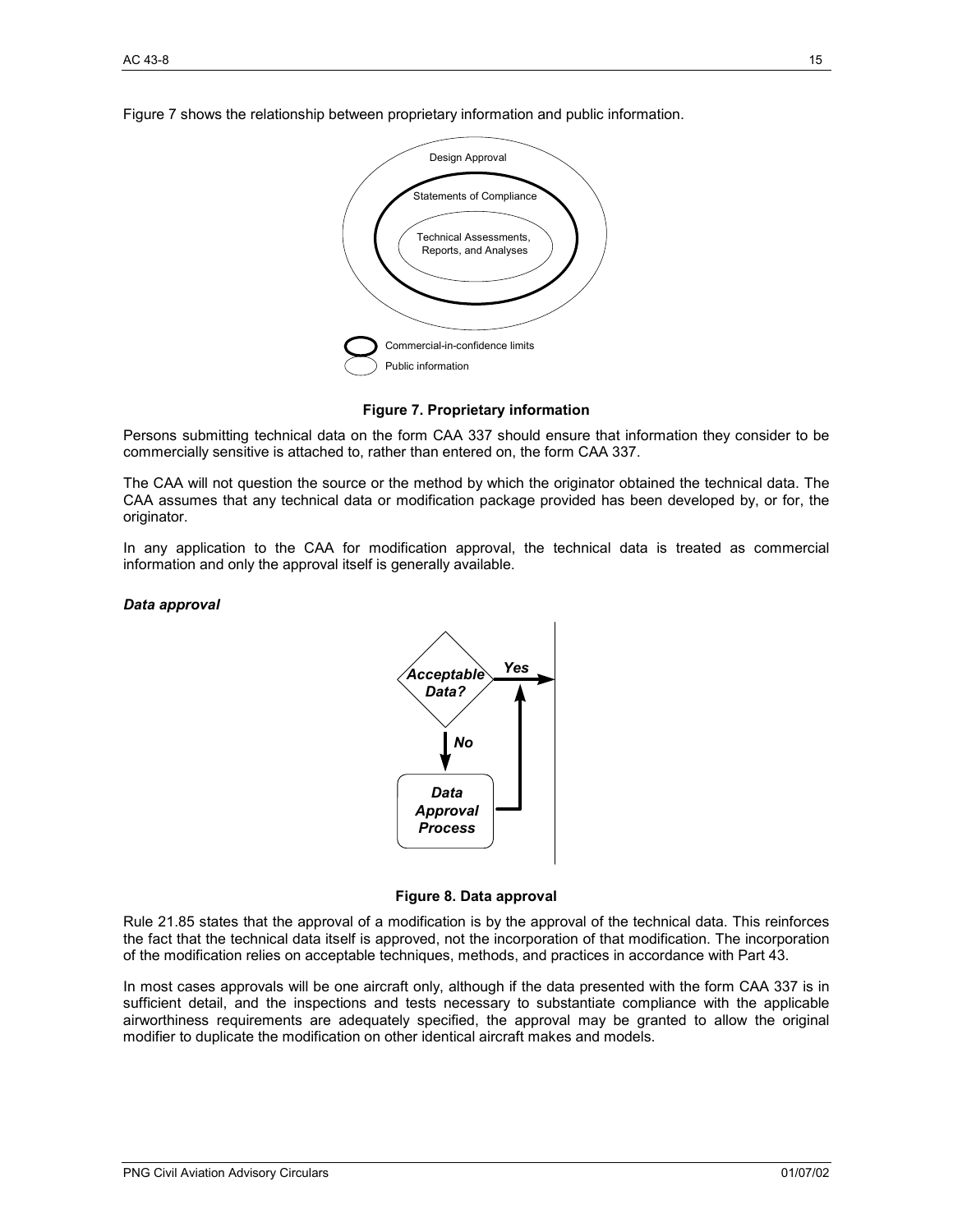The duplication-on-identical-aircraft type of approval may entail an increased amount of inspection and test by the approving person, depending on the nature and complexity of the particular modification. The approval relies on the original modifier's knowledge of the modification to ensure that the modifications are embodied uniformly on the different aircraft.

*For the approval of a modification that is intended to be installed by any person on many different aircraft, a supplemental type certificate would be necessary. Part 21, Subpart K details the requirements in regard to supplemental type certificates.* 

Approval will be based upon the modification package meeting the applicable airworthiness requirements. The approving person will consider all aspects of the proposal's design, its application, and its possible results. The extent of the approval will depend on sufficient detail being provided to confirm the modification's performance. A person approving a design may indicate, in their opinion, whether the modification is a major modification or not.

Assessments of technical data may include, but is not normally limited to, the following questions—

- Is each item of the modification—
	- of a kind and design appropriate to its intended function
	- labelled as to its identification, function, or operating limitations, if necessary
	- able to be installed according to limitations prescribed for that item
	- able to be installed so that it functions correctly
- Does the modification
	- adequately describe the design
	- describe placards and markings that may be required as to identification, function, and operating limitations
	- describe any prescribed limitations for the installation of items of the modification
	- if the modification is electronic in nature, state that the installation is free of hazards in itself, in its method of operation, and in its effect on existing items
	- describe how the equipment will be functionally tested or inspected after installation to determine that it functions properly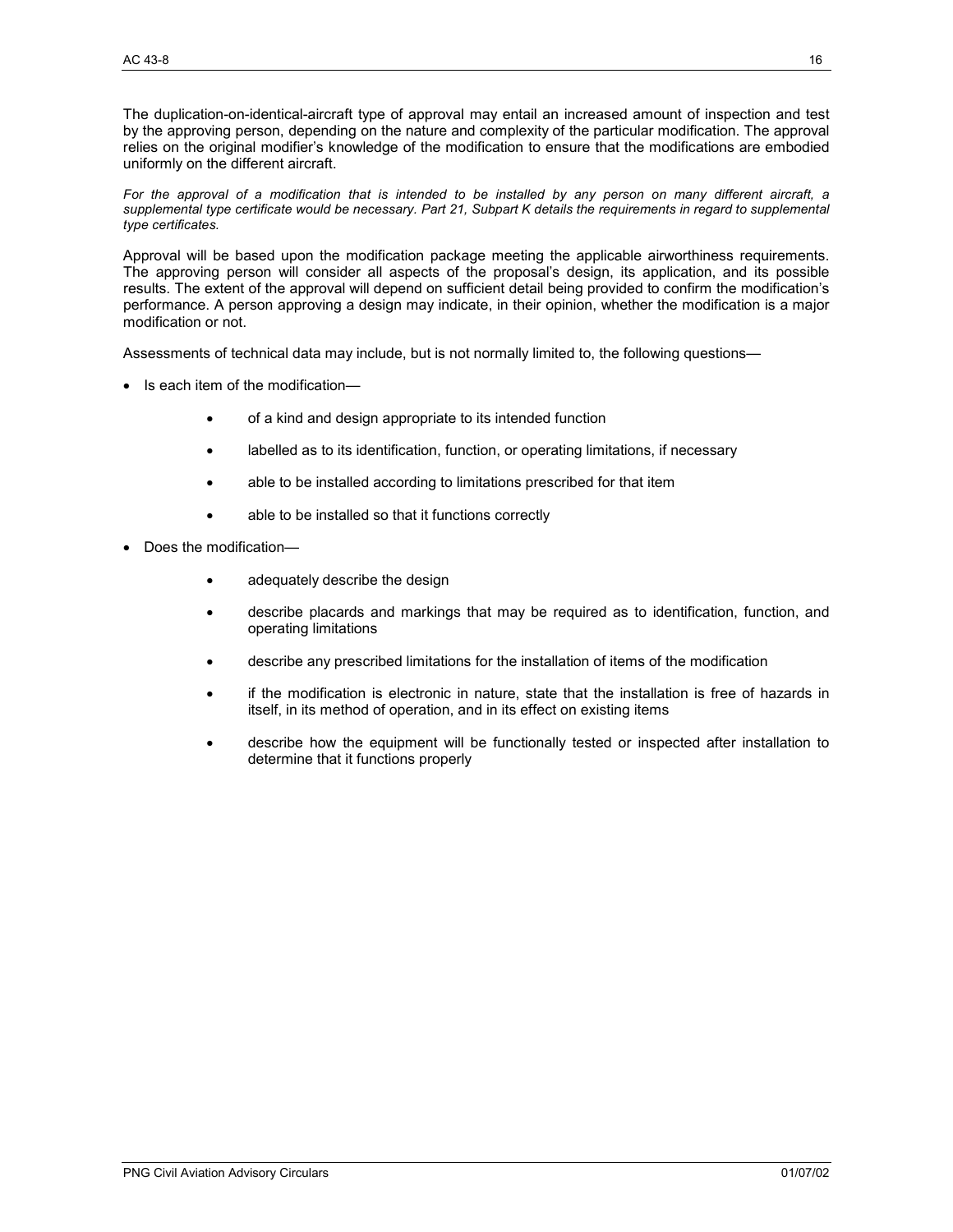# **Major modifications**

Once acceptable data is available, the embodiment of the modification must be assessed for its likelihood to affect the safety of the modified aircraft.



**Figure 9. Major modifications** 

### **Embodiment potential**

In respect of the modification, the embodiment should be assessed for its potential to cause—

- structural collapse
- loss of control
- failure of motive power
- unintentional operation of, or inability to operate, any systems or equipment essential to the safety or operational function of the aircraft
- incapacitating injury to any occupant
- unacceptable unserviceability or maintainability

In cases where the embodiment is simple and straightforward in nature, having little potential to cause the above problems, the IA is not required. The performance of the task is recorded in the maintenance records. The form CAA 337 is required to be included in the maintenance records to indicate that the previously unapproved data has been approved.

If the potential results list above are possible, or the person embodying the modification is unsure, the IA should be consulted and will be required to certify conformity of the modification to the appropriate technical data.

So how is the determination of whether a modification is major made in regard to the potential results?

This assessment relies upon the experience, training, and familiarity with the tasks involved of the licensed aircraft maintenance engineer to determine if the modification is major or not.

To those who do not have training and experience in a particular type of modification, that modification may be considered major. The fact that the effects are unknown, and the engineer knows they are unknown, the possibility of one of the above results would make it a major modification.

Assessment depends on an analysis of the particular modification based on the definition of a major modification. The person performing the modification is primarily responsible for making the determination of whether the modification is major or not.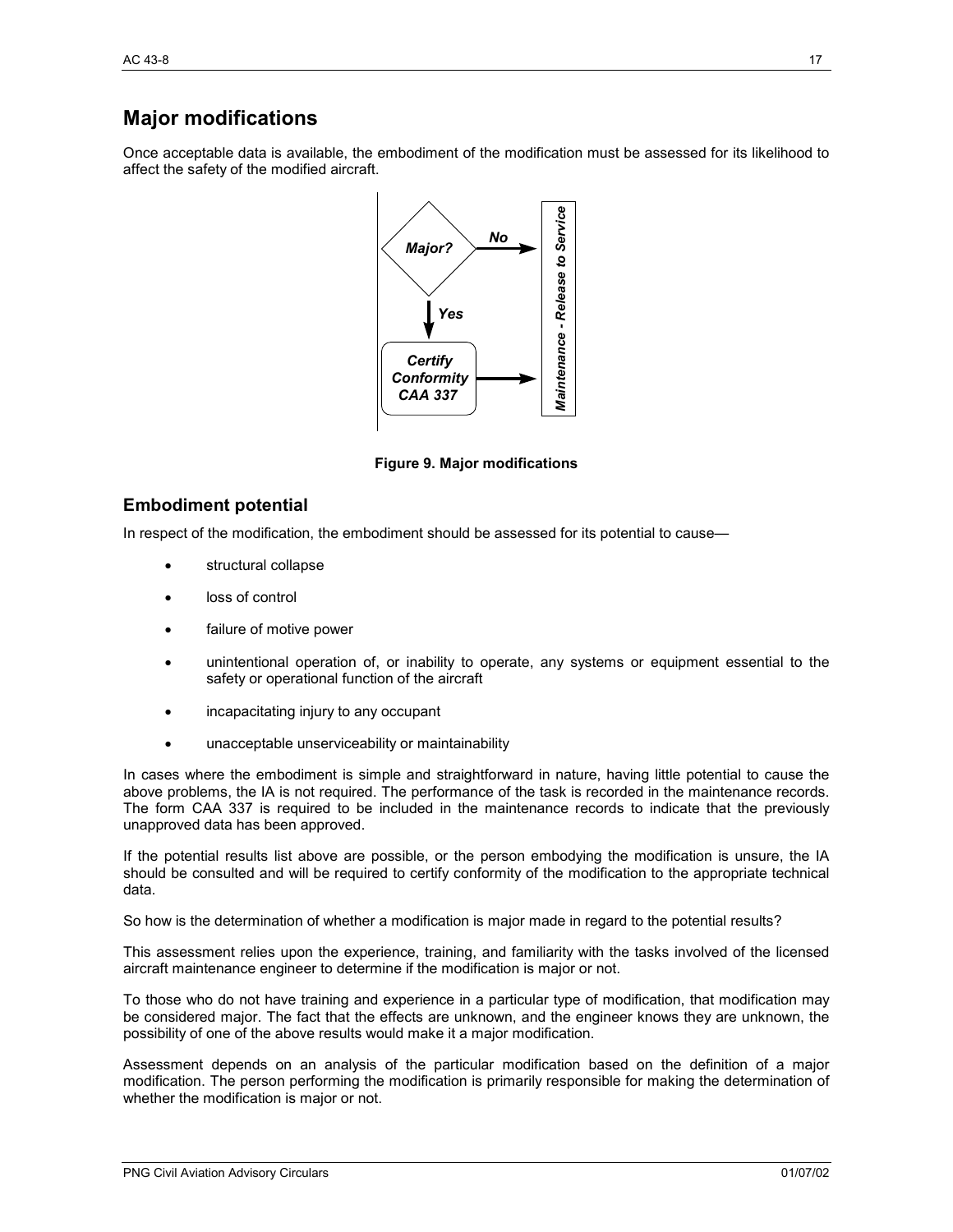The assessment should consider the types of effects that could result from the embodiment of the modification. The FAA uses the term *appreciably* when determining if a modification is major or not. This term, when defined as *enough to be perceived or estimated or noticed*, forms a good basis for the assessment.

*Modifications that, by their nature, require supplemental type certificates are normally major.* 

The following sections provide guidance on the application of the term **appreciably** when used in relation to modifications.

# **Appreciable effect on weight and balance**

What is considered appreciable varies dependent on the aircraft size and type.

The following are considered acceptable guidelines for weight and balance changes—

#### *For aircraft less than or equal to 5700 kg MCTOW—*

- a cumulative weight change of up to 1% is considered negligible
- a moment arm change of less than 1% is considered negligible

#### *For aircraft greater than 5700 kg MCTOW—*

- a cumulative weight change of up to  $1/2$ % is considered negligible
- a moment arm change of less than 1/2% is considered negligible

If a modification does move the weight or centre of gravity outside the existing approved limits, (i.e. the change is not negligible), the modification is major as far as weight and balance is concerned.

# **Appreciable effect on structural strength**

To assess an appreciable effect on structural strength the types of structure involved must be considered. The types of structure are commonly referred to as—

- **Primary** that structure whose failure might directly result in one of the potential results listed previously
- **Secondary** any item that the definition of primary would apply to but which is backed up by an alternative load path
- **Tertiary** normally unstressed or lightly stressed parts not covered by the previous terms

Modifications to primary and secondary structure normally are considered major as far as structure is concerned. The failure of a change to these types of structure will directly affect the safety of the aircraft. For example—

- Modifications on non-pressurised aircraft that require cutting of metal or plywood stressed skin more than 150 mm in any direction
- Modifications that require drilling or cutting into any pressurised skin
- Modifications that require the making of additional seams in or splicing of skin sheets
- Installation of equipment having an appreciable weight
- Replacement of fabric covering using other than the original types of materials, fasteners, or both.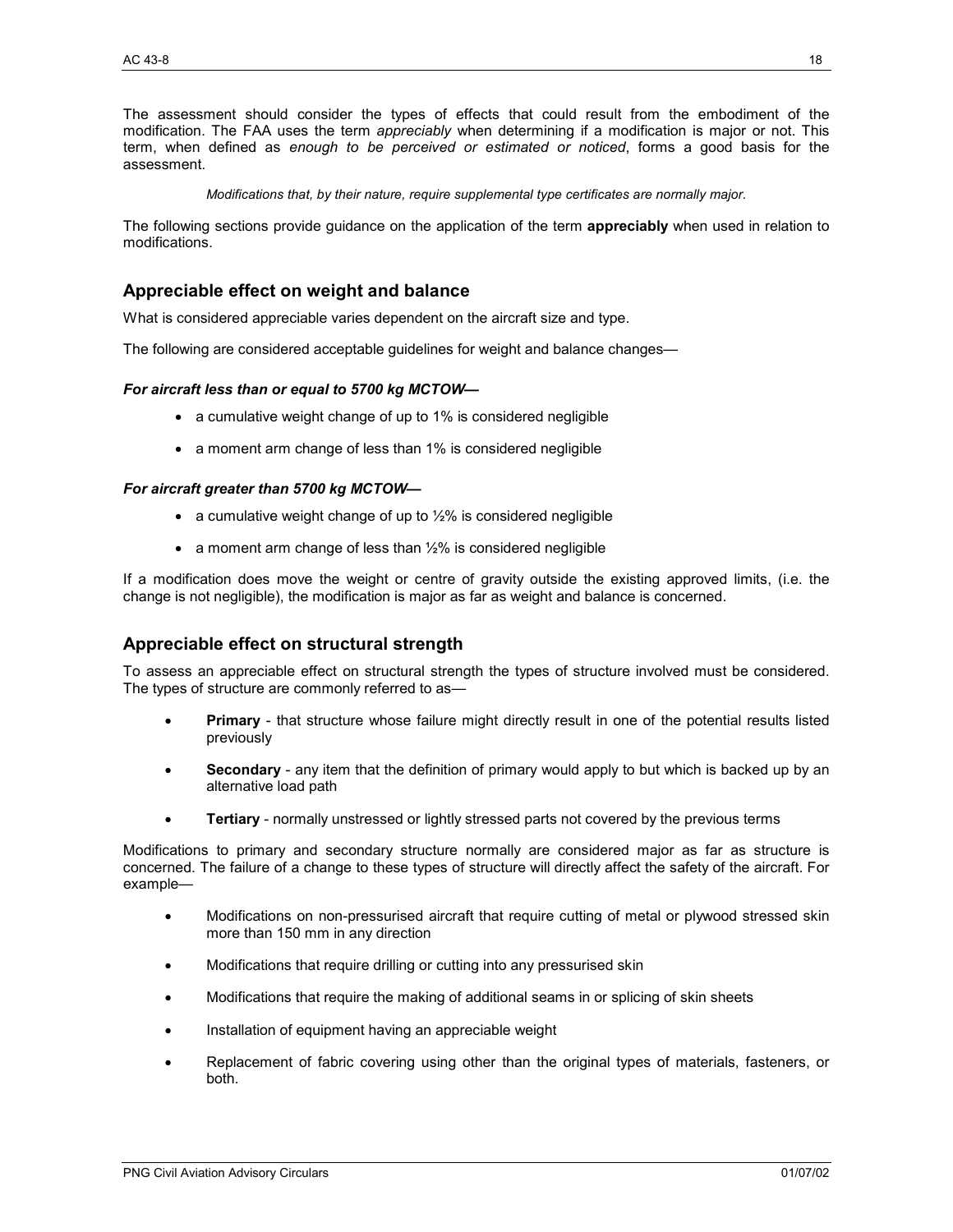# **Appreciable effect on performance**

Any of the following might appreciably affect the performance of an aircraft—

- any change in the external configuration of the basic aircraft design
- any change from the approved aircraft engine-propeller combination
- any change that might appreciably affect the weight or balance
- changes that may restrict or otherwise alter the operation of aircraft, engine, or propeller controls
- modification to any system that may appreciably affect the operation of the engine, propeller, landing gear, or other system

Flight performance can be appreciably affected by changes that might appear to be very insignificant. For example, different rivets or fasteners in wing skins might appreciably affect flight characteristics and also the performance of an aircraft.

### **Appreciable effect on engine operation**

Any of the following might appreciably affect the operation of an engine—

- changing the cowling design
- changing the shape, size, position, or composition of engine air baffles
- changing the exhaust system
- major changes to the propeller
- fuel system changes that might affect fuel flow
- changes in the engine oil system such as oil filter installations
- changes that affect carburettor air induction
- changes involving engine controls.

#### **Appreciable effect on flight characteristics**

Any alteration that is likely to change the balance of a flight control might appreciably affect flight characteristics. Changes in the external configuration of fixed and movable control surfaces or of any surface forward of a flight control might affect the proper air flow around the control surface and cause flutter or vibration.

#### **Other qualities affecting airworthiness**

Any of the following might appreciably affect other airworthiness qualities—

- changes to ground or water handling characteristics
- changes to personnel and cargo accommodations
- fire protection for the aircraft and the engine
- vibration characteristics
- functioning of required equipment

#### In summary—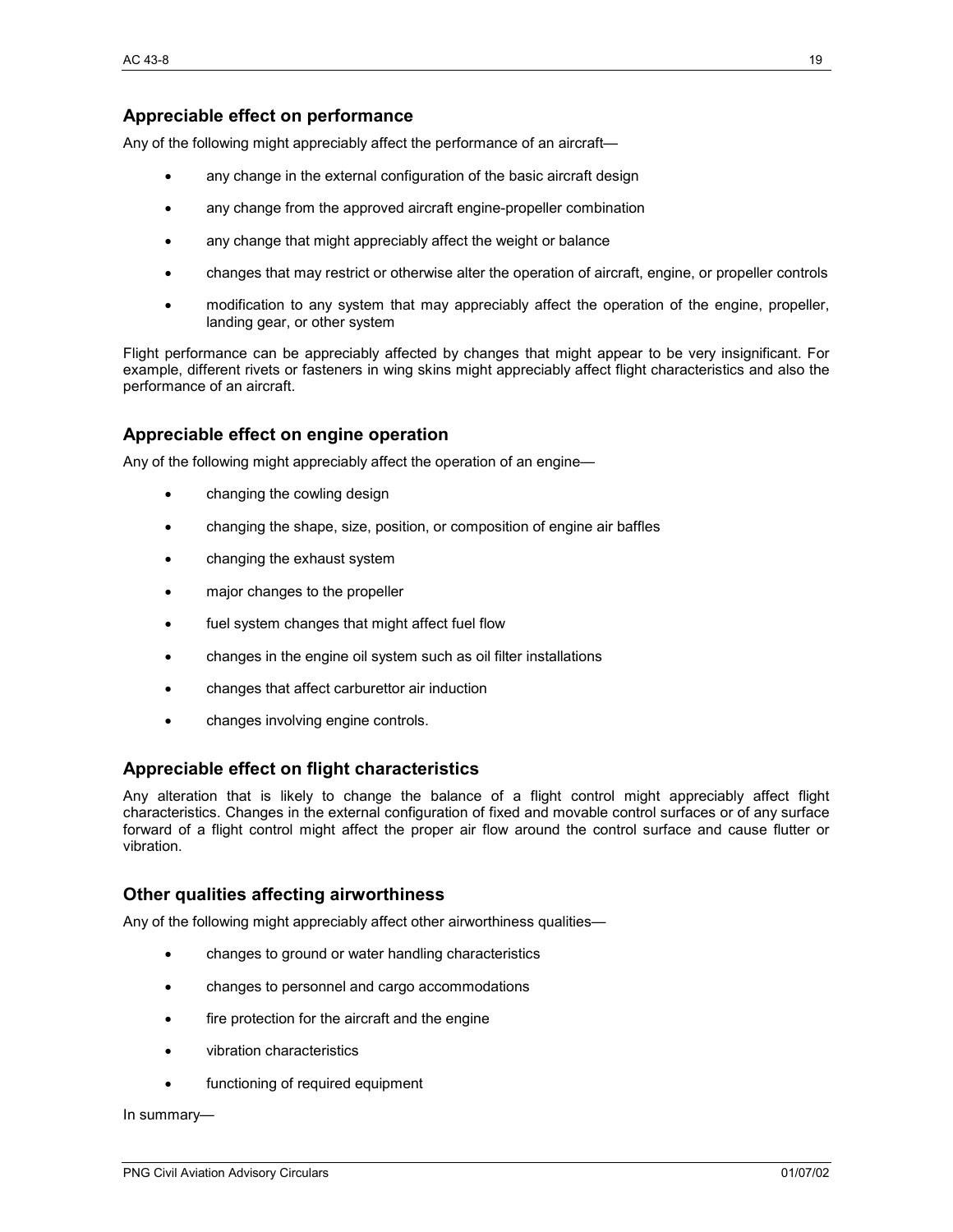**A major modification is a modification that, in the installer's estimation, opinion, or judgement, based upon their education, experience, and expertise, might have a noticeable effect on, or produce a noticeable change in, the weight and balance, structural strength, performance, characteristics, or operation of an aircraft or aircraft component.**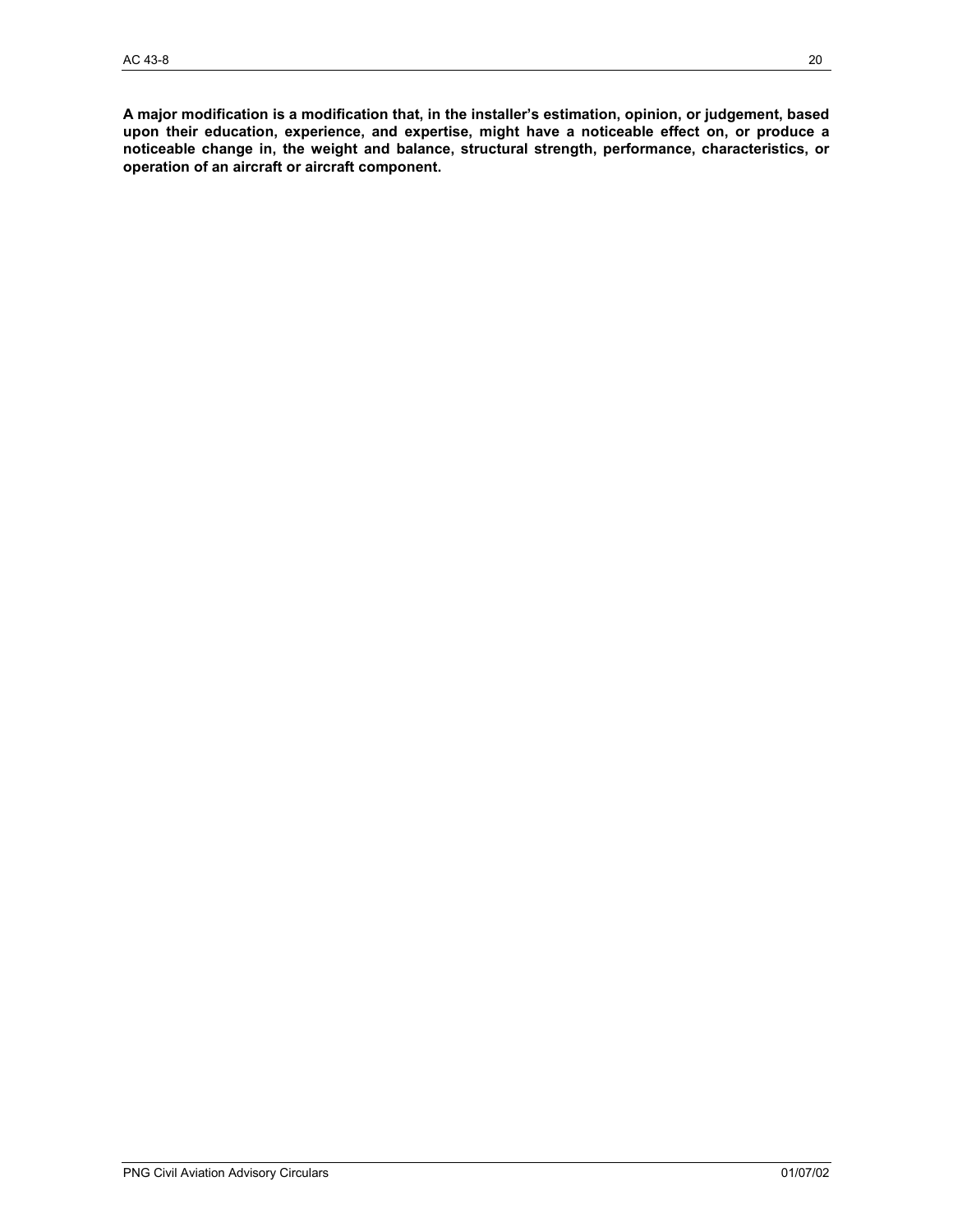# **The CAA 337 - Instructions for use**

# **General**

The form CAA 337 serves to track the modification process from conception to embodiment. The form CAA 337 records data approval and conformity certification. The form should be raised when no acceptable or approved technical data exists, or the use of that data constitutes a major modification.

The form CAA 337 provides owners and operators with a record indicating details and approval of major modifications and major repairs and provides the CAA with a copy of the details and approval for their aircraft records.



#### **Figure 10. CAA 337 Usage**

Referring to Figure 10, the two uses for the form CAA 337 are—

**Technical data approval.** Rule 21.85 requires modifications to be approved by the approval of the technical data in accordance with 21.95. The approval of technical data requires the use of the form CAA 337.

**Conformity certification.** Part 43 Subpart E requires that major modifications and major repairs be certified for conformity by an IA or equivalent authorised person. The IA should determine airworthiness by inspecting major repairs or major modifications for conformity to approved technical data and compatibility with previous repairs or modifications made to the aircraft.

# **Process**

The person wishing to perform a modification or repair should determine if acceptable data is available prior to commencement of the work. If there is no acceptable data, or the acceptable data is not applicable to the work being carried out, the form CAA 337 must be raised and submitted with the descriptive, substantiating, and other data entered on, or attached to, the form. The technical data and the form CAA 337 comprise the modification package or repair scheme described in more detail above.

The data must be approved by the CAA or an Authorised Engineering Representative appointed under Part 183 for approval of design changes. An IA cannot approve data. The approving person will assess the content of the modification package and, depending on the requirements of the originator and the detail of the package, approve the data for incorporation on one or more aircraft. The approving person may also suggest whether the modification or repair constitutes a major modification or major repair.

Once the technical data has been approved, the person wishing to perform the modification or repair should determine whether the work is major or not. This is discussed in more detail in the preceding section.

The work may be performed by a person in accordance with Part 43 but if the modification or repair is determined to be major, an IA is required to subsequently certify conformity on the form CAA 337. The form CAA 337 should include the technical data used and a description of the work completed to embody the modification or repair.

The inspection of a major modification or major repair by an IA consists of the following basic operations—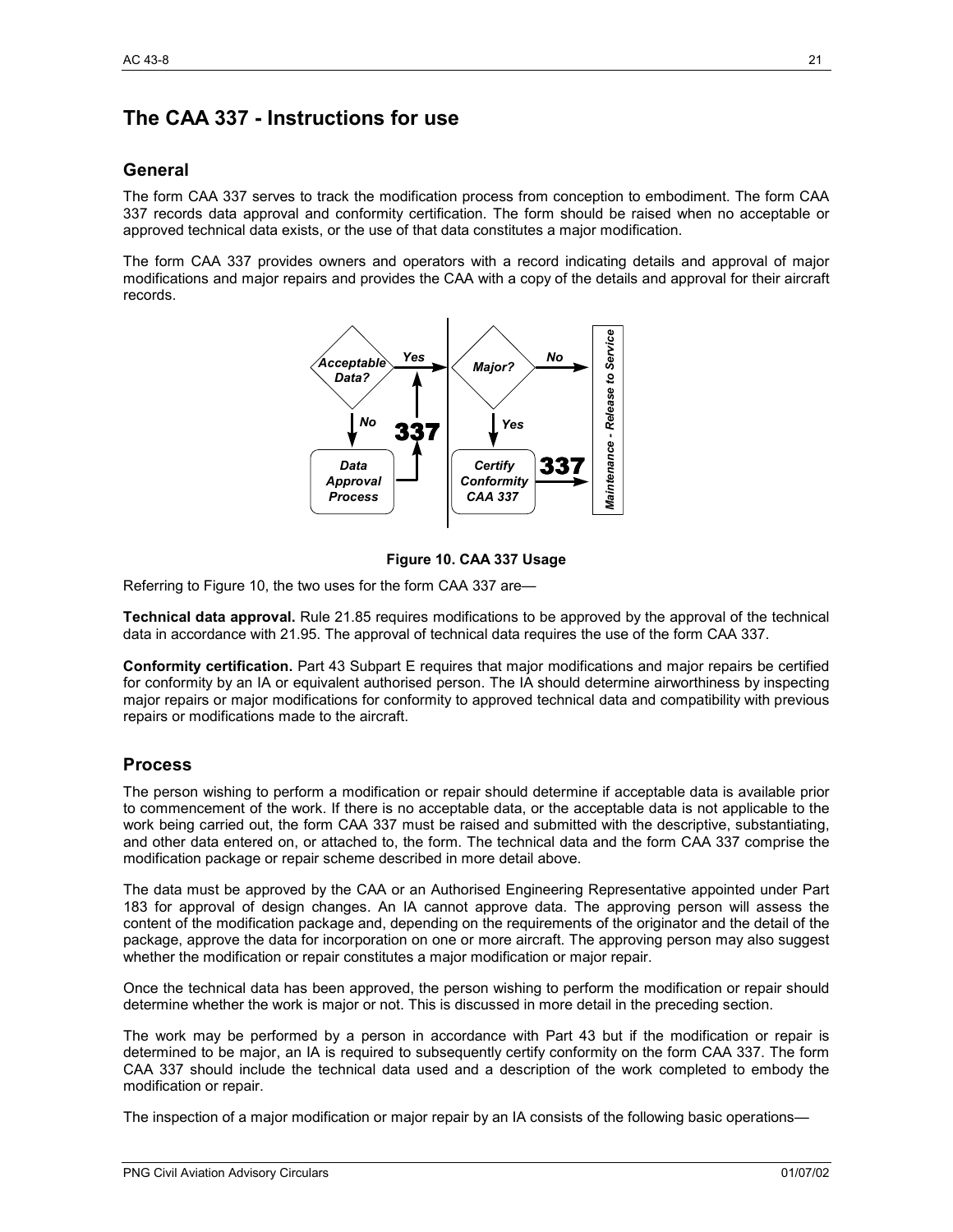- determining that the modification or repair has acceptable or approved data
- inspecting the configuration of the modification or repair for conformity to the technical data and the maintenance performance standards of Part 43
- ensuring that the aircraft still complies with the applicable airworthiness requirements and the modification or repair does not conflict with other installations
- where applicable, ensuring a flight manual supplement is added to the aircraft flight manual
- determining that the proper aircraft maintenance record entries have been made and that the weight and balance data and equipment list has been revised, when appropriate. A statement on the form CAA 337 should reflect any such revisions
- certifying conformity in Block 7 of form CAA 337 and returning it to the person who performed the work for distribution as below

After inspection and certification by the IA the form CAA 337 is returned to the person who performed the work who should then—

- give a signed copy to the aircraft owner to be entered in the aircraft maintenance records
- make the proper entry in the aircraft maintenance records making reference to the form CAA 337
- forward a copy of the form CAA 337 to the CAA within seven days.

If the form CAA 337 has been completed for an aircraft component, a copy of the form should be attached to the component until it is installed on an aircraft. The person installing the component should then—

- complete the CAA Form 337 by filling out blocks one and two
- give a signed copy to the aircraft owner to be entered in the aircraft maintenance records
- make the proper entry in the aircraft maintenance records making reference to the form CAA 337
- forward a copy of the form CAA 337 to the CAA within seven days.

# **Completion of form CAA 337**

The following instructions apply to the corresponding blocks of the form CAA 337. The form should only be used when there is no acceptable or approved technical data available or if the modification or repair is major.

#### *Design Change Reference*

A reference to the design change approval should be entered here. This could be a CAA number or a Part 146 Design Organisation reference.

Approval may be indicated in this panel when the CAA or the Authorised Engineering Representative determines that the data to be used in performing a modification or repair described in the appropriate block complies with all applicable Civil Aviation Rules.

#### *Aircraft*

Information to complete the make, model, and serial number panels will be found on the aircraft manufacturer's identification plate. The aircraft registration is the same as shown on the Papua New Guinea Certificate of Registration.

For a modification or repair to be used on a series of aircraft the serial number and registration panels should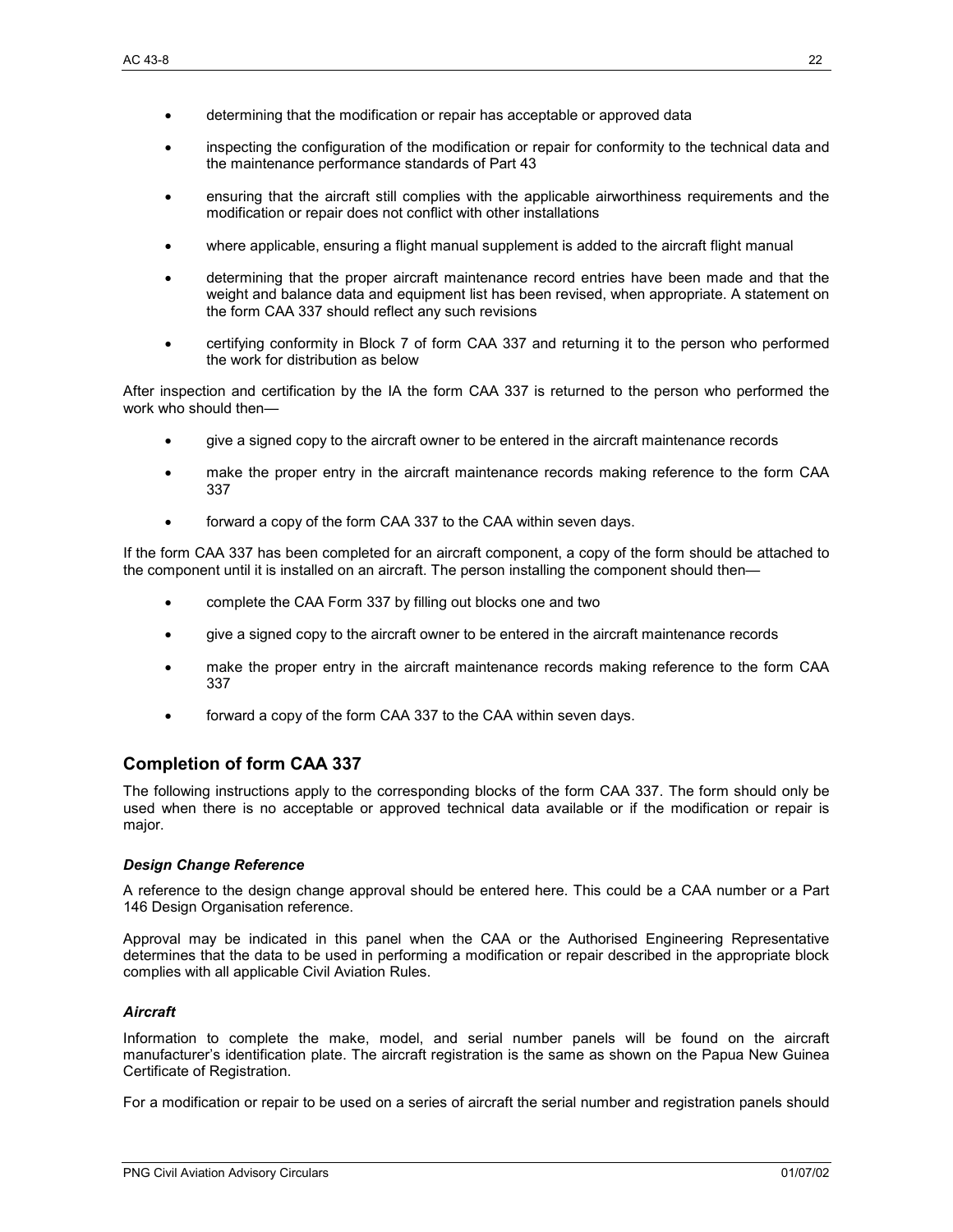detail each individual aircraft. A copy of the form should be included in each aircraft's maintenance records when embodying the modification or repair.

*If the aircraft numbers are unknown, a supplemental type certificate would be considered more appropriate than the form CAA 337.* 

When a major repair or major modification is made to an aircraft component this block is left blank. The form CAA 337 remains with the component until such time as the component is installed on an aircraft.

#### *Originator*

Enter the design change originator's complete name and address for service in Papua New Guinea.

This block identifies the owner of the design change. In the case of a series modification, this name would normally be that of the original modifier.

#### *Unit Identification*

These panels are used to identify the airframe, engine, propeller, or component that has been modified or repaired.

#### *Type of Action*

Identify in the appropriate column if the aircraft or component was modified or repaired.

#### *Technical data*

The person wishing to perform the modification or repair, the originator, should ensure that acceptable technical data is available. This block records that determination and who made it, indicating if further approval is required.

If technical data is acceptable, the form CAA 337 is only required for major modifications and major repairs.

*Modifications that, by their nature, require supplemental type certificates are normally major.* 

For a modification or repair using acceptable technical data, the technical data block is not required to be completed. The person should complete the modification or repair in accordance with acceptable methods, techniques, and practices and ensure that an IA certifies the form. The completed form should be distributed in accordance with this advisory circular.

For a modification or repair using technical data requiring approval, the form CAA 337 should be forwarded to the CAA or a certificated design organisation. The technical data block indicates that the form is an application for the approval of technical data and will incur the appropriate fees. Supporting data such as stress analyses, test reports, sketches, or photographs should be submitted with, and detailed on the form. When the data is approved and the appropriate statement in the data approval block checked, the form CAA 337 is returned to the applicant.

If the modification or repair is not considered major, the IA certification is not required. The form CAA 337 should be included in the maintenance records and the work completed in accordance with acceptable methods, techniques, and practices.

#### *Approval of technical data*

If technical data requires approval the CAA or the Authorised Engineering Representative will assess the modification package or repair scheme against the applicable airworthiness requirements.

Approval will be based upon the modification package meeting the applicable airworthiness requirements. The approving person will consider all aspects of the proposal's design, its application, and its possible results.

The person approving the data should indicate in this block whether the modification or repair is appropriate for one aircraft only, or could be applied to several aircraft by the original modifier. This decision will require liaison with the person wishing to perform the modification.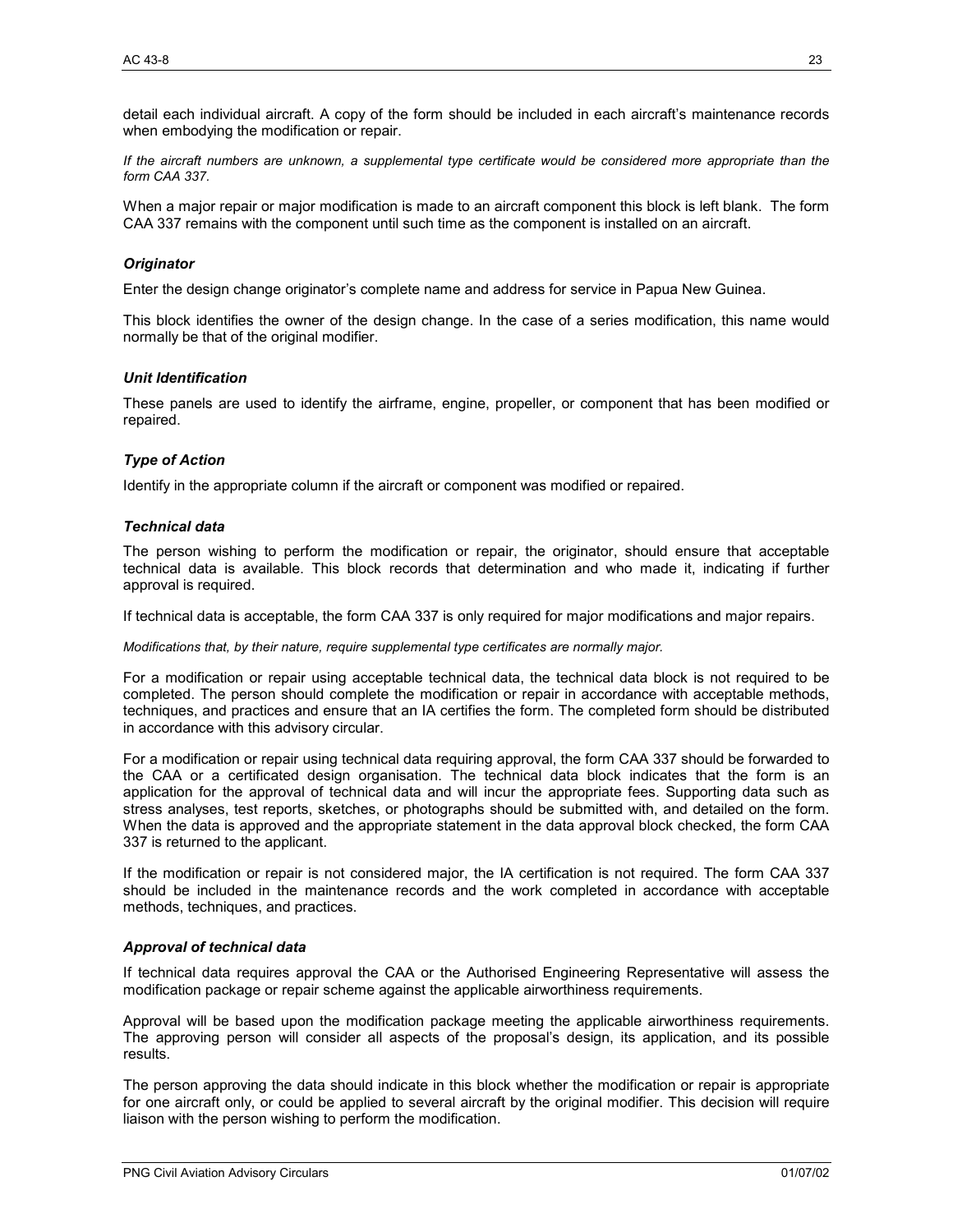The person approving a design may also indicate in this block whether, in their opinion, the modification or repair is major or not.

*The entry of this decision is not a requirement for further processing of the form.* 

#### *Conformity determination*

For a modification or repair using acceptable technical data, this block should be completed only if the modification or repair is assessed as major.

For a modification or repair using technical data yet to be approved, this block should be left blank until the technical data approval block is completed by the appropriate person. Once the data is approved and the modification or repair embodied, this block should be completed by the IA who then returns the form to the person who performed the work.

One copy of the form CAA 337 should be given to the aircraft owner, the work details should be entered in the appropriate maintenance record, and a copy of the form forwarding to the CAA within seven days of the work being inspected.

A signature in this block certifies that—

- the technical data was—
	- appropriate for the modification or repair described on the form
	- appropriate for the aircraft described on the form
- the modification or repair was accomplished in accordance with that technical data and Part 43.

*The signatures on the form do not indicate approval of the work described on the form for release to service. Release to service must be completed in accordance with Part 43 in the appropriate maintenance record.* 

#### *Technical Data and Description of Work Accomplished*

The technical data requiring approval, or the acceptable technical data used as the basis for certifying the modification or repair for release to service should be identified and described in this area. For data listed as acceptable in Part 21 Appendix C or included on separate sheets, only a suitable reference need be included.

It is recommended that this block contain only a listing of the attached sheets and that the attached sheets contain the detail of the data. Extra sheets describing the repair or modification should be attached to the form CAA 337 bearing the aircraft registration mark and the date the work was completed.

A clear, concise and legible statement describing the work carried out should be entered in this block. It is important that the location of the repair or modification, relative to the aircraft or component, be described. The description should refer to the applicable sections of the technical data used.

If the repair or modification is to be covered with other structure then a statement should be made certifying that a pre-cover inspection was carried out and the work completed is satisfactory.

If the modification is a radio or communications avionics modification the appropriate approval level sought should be indicated on the form.

In all cases where the weight and balance of the aircraft are affected, the changes should be recorded in the aircraft records with a reference to the form CAA 337 that required the changes.

# **Appendix A – Modifications requiring specific engineering design assistance**

Modifications that generally require specific engineering design assistance include, but are not limited to, the following—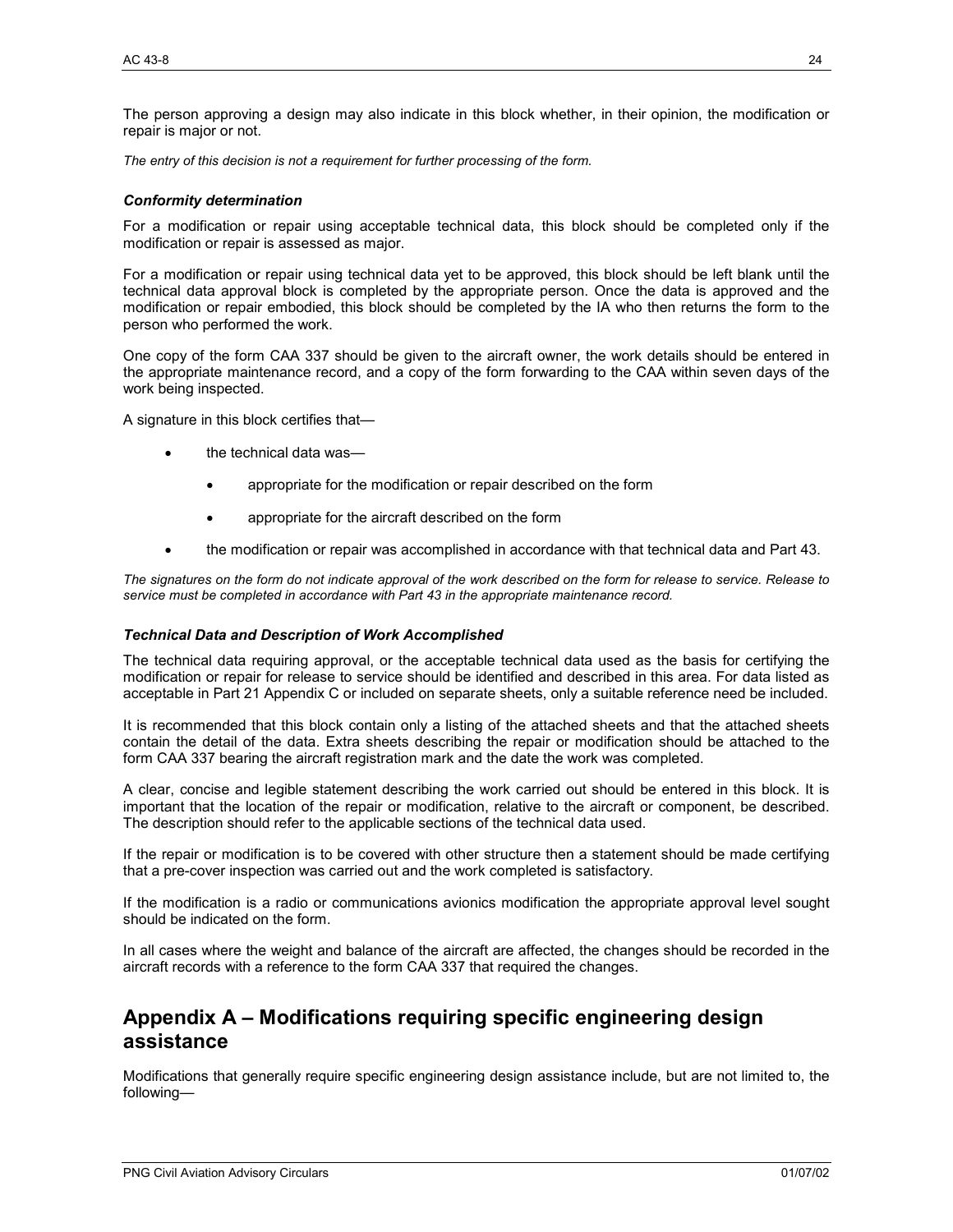- Increases in gross weight or changes in the centre of gravity range
- Installation or relocation of equipment and systems or changes which may adversely affect structural integrity, flight, or ground handling characteristics of the aircraft, including—
	- pressurisation systems
	- alternate static air or pressure systems
	- initial or prototype installation of an automatic pilot or automatic approach system
	- modification of automatic pilot or automatic approach system which changes servo forces, servo rates, or any flight control or performance characteristics
	- the relocation or change of throttle levers, flap controls, and similar items
- Changes to movable control surfaces which may adversely disturb the dynamic and static balance, alter the contour, or alter the weight distribution
- Changes in the control surface travel outside approved limits, control system mechanical advantage, location of control system component parts, or direction of motion of controls
- Changes in basic dimensions or external configuration of the aircraft, such as wing and tail planform or incidence angles, canopy, cowlings, contour or radii, or location of wing and tail fairings
- Changes to landing gear, such as internal parts of shock struts, length, geometry, numbers, or brakes and brake systems
- Changes to engine cowling and baffling which may adversely affect the flow of cooling air, and changes to manifolding
- Changes to primary structure which may adversely affect strength or flutter and vibration characteristics
- Changes to systems which may adversely affect aircraft airworthiness such as relocation of exterior fuel vents, use of hydraulic components, tube material, and fittings not previously approved, or the use of new type fusible hydraulic plugs
- Changes to oil and fuel lines or systems which may adversely affect their operation, such as new type of hose and hose fittings, changes in fuel dump valves, new fuel cell sealants, new fuel or oil line materials, and new fuel or oil system components
- Changes to the basic engine or propeller design controls or operating limitations.